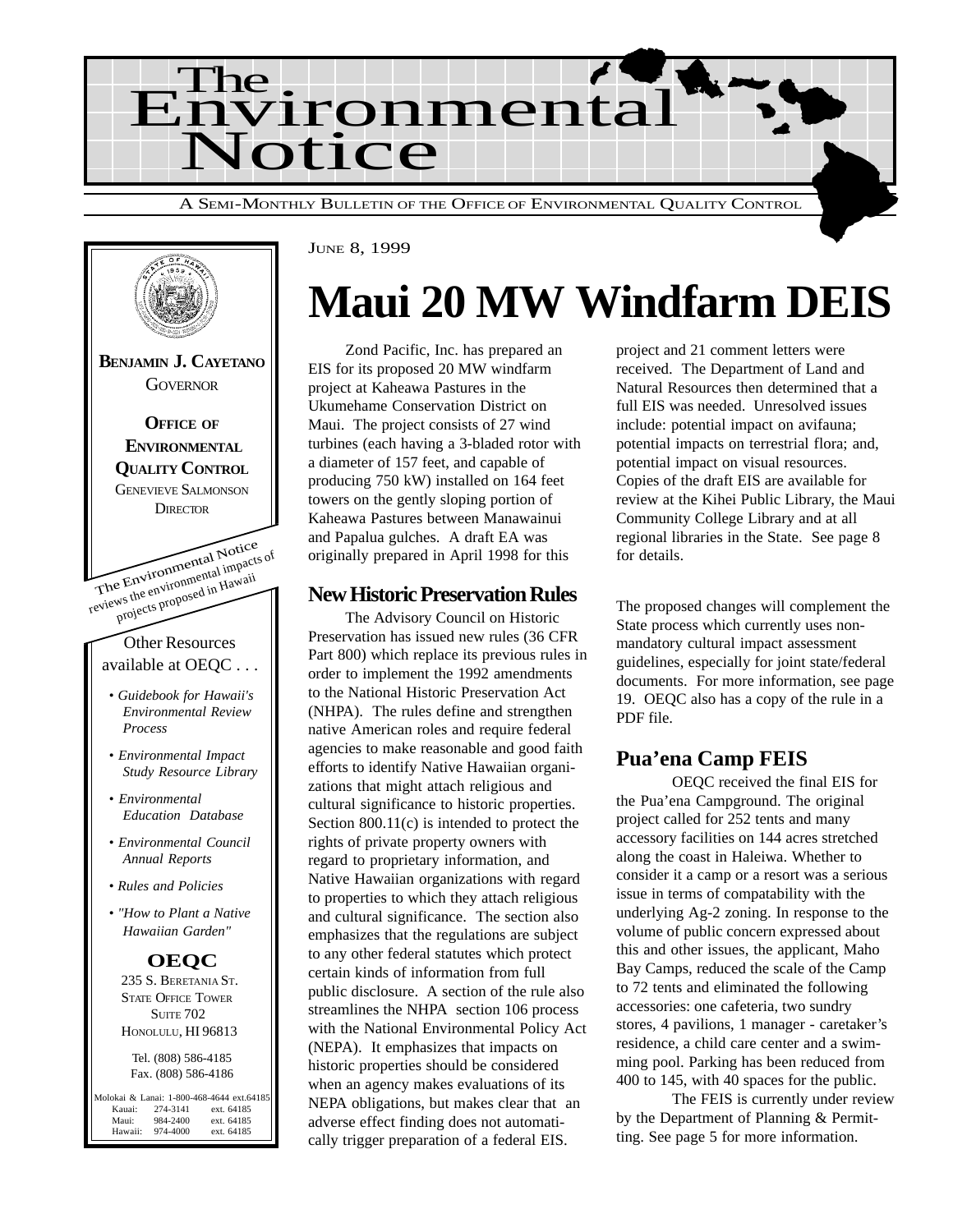# Table of Contents

#### JUNE 8, 1999

### **1** Oahu Notices

### **Draft Environmental Assessments**

| (1) Kaneohe Bay Sewers Improvement District Project 3                                  |
|----------------------------------------------------------------------------------------|
| (2) Kuhio Park Terrace Community Resource Center 3                                     |
| <b>Final Environmental Assessments (FONSI)</b>                                         |
| (3) Bellows AFS Regional Training Institute Complex  4                                 |
| (4) Sand Island WWTP Interim Chemical Treatment Facility  4                            |
| <b>Final Environmental Impact Statements</b>                                           |
|                                                                                        |
| <b>Previously Published Projects Pending Public Comments</b>                           |
|                                                                                        |
| • Maui Notices                                                                         |
| <b>Draft Environmental Assessments</b>                                                 |
| (1) Kapalua Site 19 Single-Family Residential Project 7                                |
| <b>Final Environmental Assessments/</b>                                                |
| $E_{\rm in}^{\rm s}$ din as af Ma $\Omega_{\rm out}^{\rm s}$ and Lemma at $\ell$ FONED |

| <b>Findings of No Significant Impacts (FONSI)</b> |  |  |
|---------------------------------------------------|--|--|
| (2) Waiehu Kou Off-Site Water System Improvements |  |  |
|                                                   |  |  |

### **Draft Environmental Impact Statements**

| <b>Previously Published Projects</b> |  |
|--------------------------------------|--|
|                                      |  |

### 2 **Molokai Notices**

### **Final Environmental Assessments (FONSI)**

| (1) Molokai Airport Master Plan, Phase I Improvements |  |
|-------------------------------------------------------|--|
|-------------------------------------------------------|--|

### 6 **Hawaii Notices**

#### **Draft Environmental Assessments** (1) East Hawaii Detention Facility ..................................................... 10 (2) Kawailani Street Improvements .................................................... 11

### **Final Environmental Assessments/ Findings of No Significant Impacts (FONSI)** (3) Hina Lani Transmission Line and Reservoir Modifications ........... 11 **National Environmental Policy Act (NEPA)** (4) Hawaii Air National Guard 291st Combat Communications Squardron Short-Term Construction Projects ................................... 12 **Previously Published Projects Pending Public Comments**

### 7 **Kauai Notices**

| Draft Environmental Assessments                                   |
|-------------------------------------------------------------------|
| Final Environmental Assessments/                                  |
| <b>Findings of No Significant Impacts (FONSI)</b>                 |
|                                                                   |
| <b>T Conservation District Notices</b>                            |
|                                                                   |
| <b>≰ Shoreline Notices</b>                                        |
|                                                                   |
|                                                                   |
| <b>A</b> <sup><i>r</i></sup> Coastal Zone News                    |
| (1) Authorize Existing Pier and Floating Dock in Iroquois Point   |
|                                                                   |
| (2) Kawailani Street Improvements, Iwalani to Pohakulani Streets, |
|                                                                   |
| (3) National Marine Fisheries Service Honolulu Laboratory Renewal |

### V **Pollution Control Permits**

| Notice of DOH Voluntary Response Program (VRP) Projects  18 |  |
|-------------------------------------------------------------|--|

 Project, Manoa, Oahu ................................................................. 16 Marine and Coastal Zone Management Advisory Group .................... 16

### S **Federal Notices**

| Incidental Whale Taking Permit for Commercial Fishing Activities  19 |  |
|----------------------------------------------------------------------|--|
|                                                                      |  |
|                                                                      |  |
|                                                                      |  |
|                                                                      |  |
|                                                                      |  |
|                                                                      |  |
|                                                                      |  |

### **1** Letters of Notice

|--|

### C **Announcements**

| Meeting on the Demolition & Remediation Work at the Former |
|------------------------------------------------------------|
|                                                            |
|                                                            |

*OEQC intends to make the information in this bulletin accessible to everyone. Individuals that require this material in a different format (such as large type or braille), should contact our office for assistance.*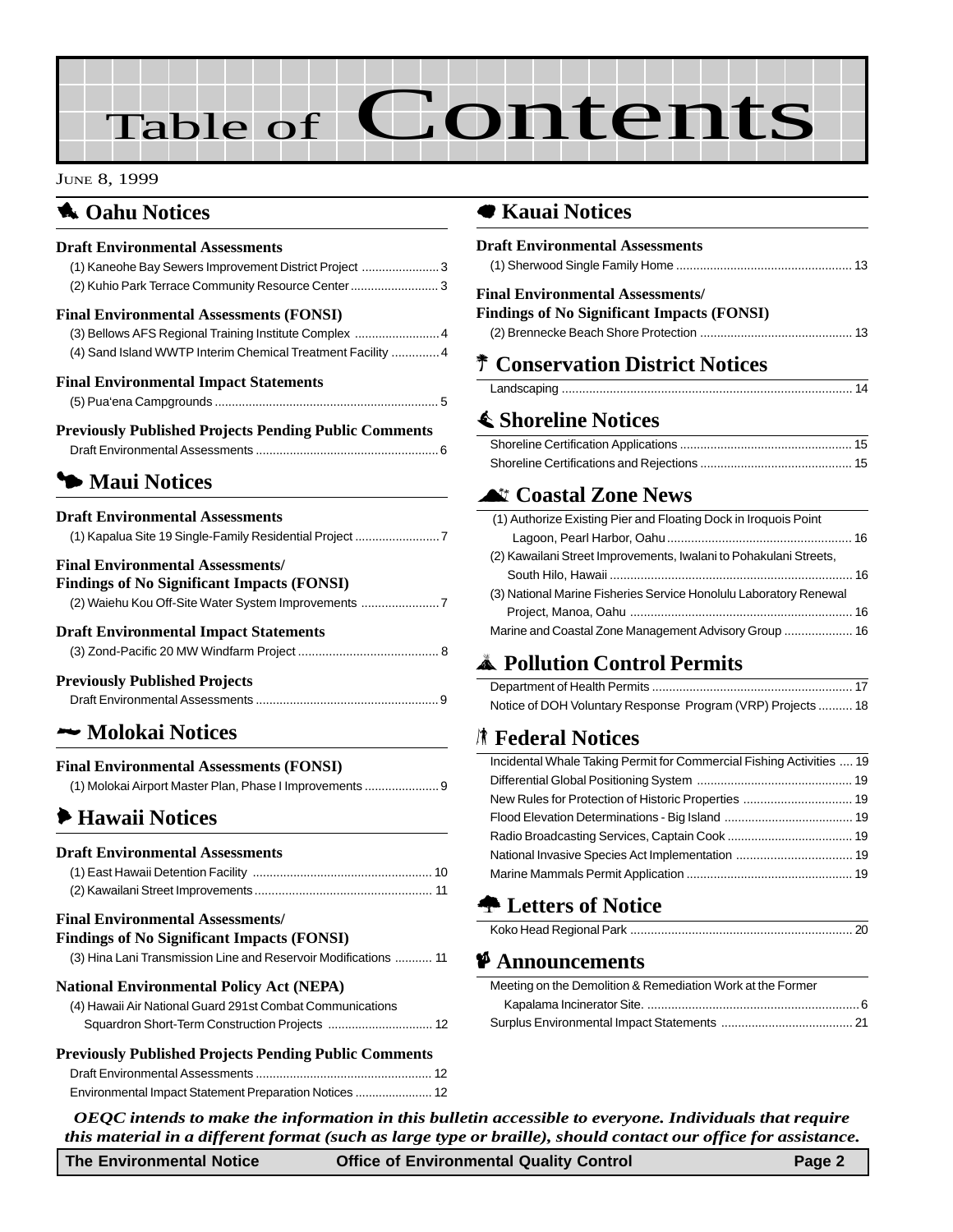JUNE 8, 1999

**Oahu Notices**

### **Draft Environmental Assessments**

### 1

|                                  | (1) Kaneohe Bay Sewers                                                                                                   |                                                                                                                                                                                    |
|----------------------------------|--------------------------------------------------------------------------------------------------------------------------|------------------------------------------------------------------------------------------------------------------------------------------------------------------------------------|
|                                  | <b>Improvement District Project</b>                                                                                      |                                                                                                                                                                                    |
| District:<br>TMK:<br>Applicant:  | Koolaupoko<br>4-4-7 and $4-4-21$<br>City and County of Honolulu<br>Department of Design &<br>Construction                |                                                                                                                                                                                    |
|                                  | 650 South King Street, 2nd Floor<br>Honolulu, Hawaii 96813<br>Contact: Tina Ono (523-4067)                               |                                                                                                                                                                                    |
|                                  | <b>Approving Agency/Accepting</b>                                                                                        |                                                                                                                                                                                    |
| <b>Authority:</b><br>Consultant: | Same as above.<br>Masa Fujioka & Associates                                                                              |                                                                                                                                                                                    |
|                                  | 99-1205 Halawa Valley Street, Suite 302<br>Aiea, Hawaii 96701                                                            |                                                                                                                                                                                    |
|                                  | Contact: Janice Marsters (484-5366)                                                                                      | trench as the proposed gravity lines south of the wastewate                                                                                                                        |
| <b>Public Comment</b>            |                                                                                                                          | pump station.                                                                                                                                                                      |
| <b>Deadline:</b>                 | July 8, 1999                                                                                                             |                                                                                                                                                                                    |
| Status:                          | DEA First Notice pending public comment.<br>Address comments to the applicant with<br>copies to the consultant and OEQC. | Since the project will be partially constructed within<br>Shoreline Setback Area (SSA), a Shoreline Setback Varian<br>will be required for the construction. In addition, use with |

**5**

**Permits**

**Required**: SSV, NPDES

The City & County of Honolulu, Department of Design and Construction proposes to provide sewer service to the Malae area of Kaneohe Bay through the Kaneohe Bay Sewers, Improvement District project. The project will expand the existing City sewer system to include 69 properties which are currently utilizing private, individual wastewater disposal systems such as cesspools and septic tanks. A signature petition received by the former Department of Wastewater Management in July 1997 indicated that many of the area residents are in favor of the project since it will provide a solution to many chronic sanitation problems. In addition, the project will provide an overall environmental benefit by decreasing the degradation of coastal waters and aquifers attributable to individual wastewater disposal systems.

The project will involve the installation of approximately 4,500 feet of 6-inch and 8-inch gravity sewer lines at depths ranging from 5 to 25 feet deep. The sewer lines will be installed by trenching, along the Kaneohe Bay shoreline primarily within sewer easements located in private properties. A 4-inch relief force main will be installed in the same

Since the project will be partially constructed within the Shoreline Setback Area (SSA), a Shoreline Setback Variance will be required for the construction. In addition, use within the SSA triggers the requirement for an Environmental Assessment under Subchapter 10, Department of Health, Chapter 200 of Title 11, Hawaii Administrative Rules and Chapter 343, Hawaii Revised Statutes.



### **(2) Kuhio Park Terrace Community Resource Center**

| Honolulu                                 |  |
|------------------------------------------|--|
| $3 - 39:01$                              |  |
| Housing and Community Development        |  |
| Corporation of Hawaii                    |  |
| 677 Oueen Street, Room 300               |  |
| Honolulu, Hawaii 96813                   |  |
| Contact: Christine Kinimaka (587-0561)   |  |
| <b>Approving Agency/Accepting</b>        |  |
| Same as above.                           |  |
| <b>Public Comment</b>                    |  |
| July 8, 1999                             |  |
| DEA First Notice pending public comment. |  |
| Address comments to the applicant with a |  |
| copy to OEOC.                            |  |
|                                          |  |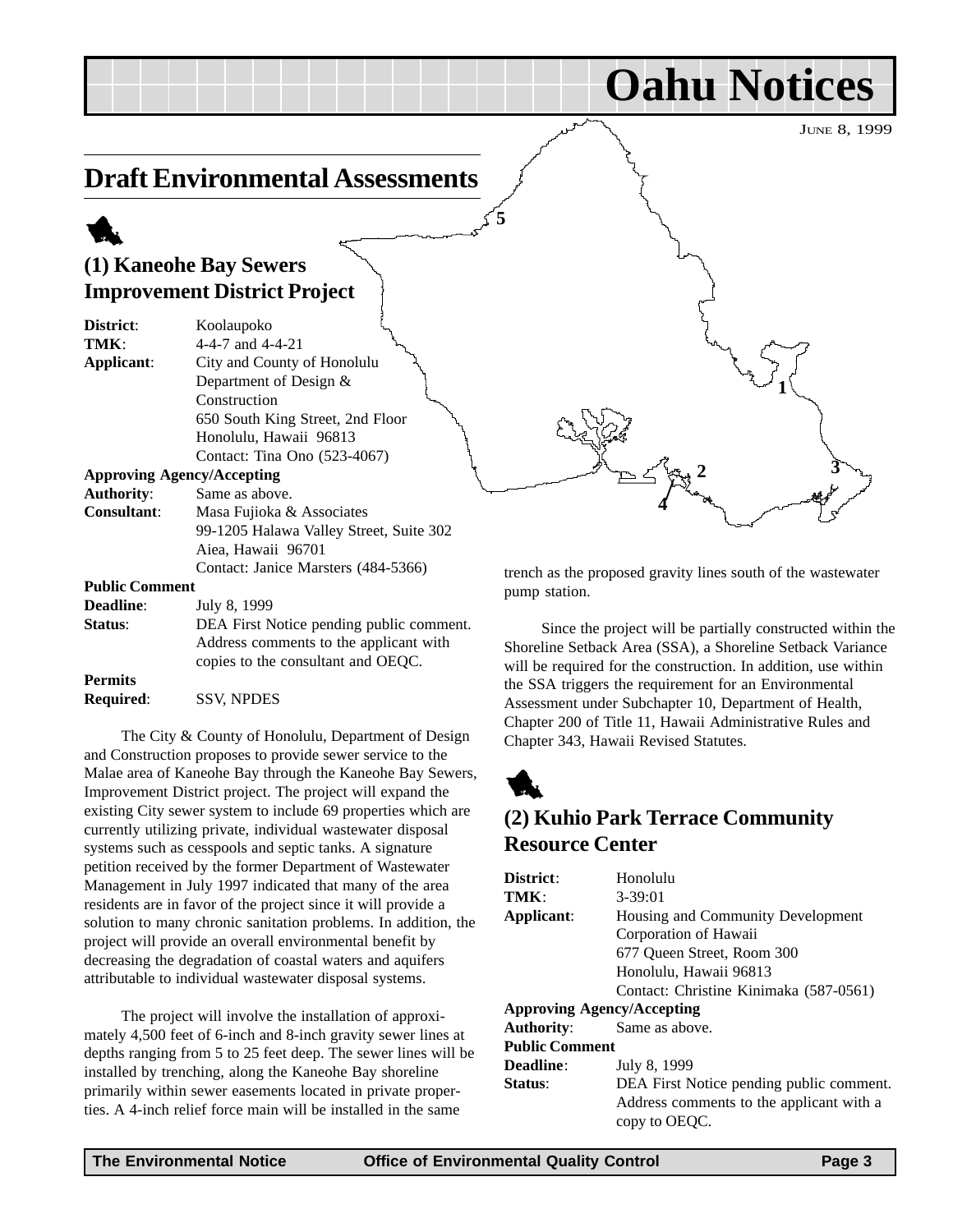## **Oahu Notices**

JUNE 8, 1999

### **Permits**

**Required:** Building, conditional use

The Kuhio Park Terrace Community Resource Project will be located within the Kuhio Park Terrace/Kuhio Homes (KPT/KH) community complex. It will occupy approximately 5.74 acres of the 22-acre now occupied by the Kuhio Park Terrace /Kuhio Homes complex. The buildings will be situated between the two high-rise towers.

The project will be a one-stop multi-purpose community center for the residents of KPT, KH, nearby public housing residents, and Kalihi residents. It will consist of the following: New Community Center building; Existing Family Education Center building; Existing Recreation Center (Teen Center); Two New Baseball and Softball Fields; New Pavilion (Samoan Fale); and New Community Garden and Picnic Area.

The project is intended to increase the economic selfsufficiency of the residents by providing the resources and training to increase their employment potential and decrease their welfare dependency. It is the intent of KPT/KH community resource center project to attract service providers who will offer vocational training programs. The commercial kitchen can serve as training place for employment. A proposed day care center, to be operated by the residents, will serve parents who are transitioning from welfare to work. Service providers who can offer respite childcare for children with special needs are being solicited. The resource center can also be used as an incubator for micro-enterprise.

The projected cost of the project is \$10,000,000 (\$2,000,000 for planning, design and site work from HUD; \$8,000,000 from Dept. of Labor for construction.) The construction is projected to start in October 2000 and completion by June 2001. It is also projected that all service providers will be in full operation by December 2001.

### **Final Environmental Assessments (FONSI)**



### **(3) Bellows AFS Regional Training Institute Complex**

**District**: Koolaupoko **TMK**: 4-1-15:1 (por.)

| Applicant:              | Department of Defense                    |
|-------------------------|------------------------------------------|
|                         | Hawaii Army National Guard               |
|                         | 3949 Diamond Head Road                   |
|                         | Honolulu, Hawaii 96816-4495              |
|                         | Contact: LTC Ron Swafford, Capt. Charles |
|                         | Anthony (733-4214/733-4258)              |
|                         | <b>Approving Agency/Accepting</b>        |
| Authority:              | Same as above.                           |
| <b>Public Challenge</b> |                                          |
| Deadline:               | July 8, 1999                             |
| Status:                 | FEA/FONSI issued, project may proceed.   |
| Permits                 |                                          |

**Required**: CZM, NPDES, SHPO, FWS

The Hawaii Army National Guard (HIARNG) proposes to construct a new Regional Training Institute (RTI) for the 298th Regiment on 48 acres of unused land at Bellows Air Force Station (BAFS). The current RTI lies on a 170-acre parcel that was previously property of the Hawaiian Republic. By law, the Air Force must return this 170-acre parcel to the State of Hawaii, forcing the HIARNG to vacate the existing facility. To replace the old RTI, the HIARNG proposes to construct a new complex in the former Communications area at BAFS. The proposed RTI would accommodate 1200 people per year, the same number as the existing complex. The proposed action consists of three phases. The first phase includes an administrative and education facility, access road, sidewalk, and parking lot. The second phase would include billets, a multi-purpose building, and fitness area. The final phase would provide additional recreational facilities.

1

### **(4) Sand Island WWTP Interim Chemical Treatment Facility**

| District:                         | Honolulu                               |  |
|-----------------------------------|----------------------------------------|--|
| TMK:                              | $1-5-41$ : por. 5                      |  |
| Applicant:                        | City and County of Honolulu            |  |
|                                   | Department of Design and Construction  |  |
|                                   | 650 South King Street                  |  |
|                                   | Honolulu, Hawaii 96813                 |  |
|                                   | Contact: Kumar Bhagavan (527-5158)     |  |
| <b>Approving Agency/Accepting</b> |                                        |  |
| <b>Authority:</b>                 | Same as above.                         |  |
| <b>Consultant:</b>                | R.M. Towill Corporation                |  |
|                                   | 420 Waiakamilo Road, Suite 411         |  |
|                                   | Honolulu, Hawaii 96817                 |  |
|                                   | Contact: Chester Koga (842-1133)       |  |
| <b>Public Challenge</b>           |                                        |  |
| <b>Deadline:</b>                  | July 8, 1999                           |  |
| <b>Status:</b>                    | FEA/FONSI issued, project may proceed. |  |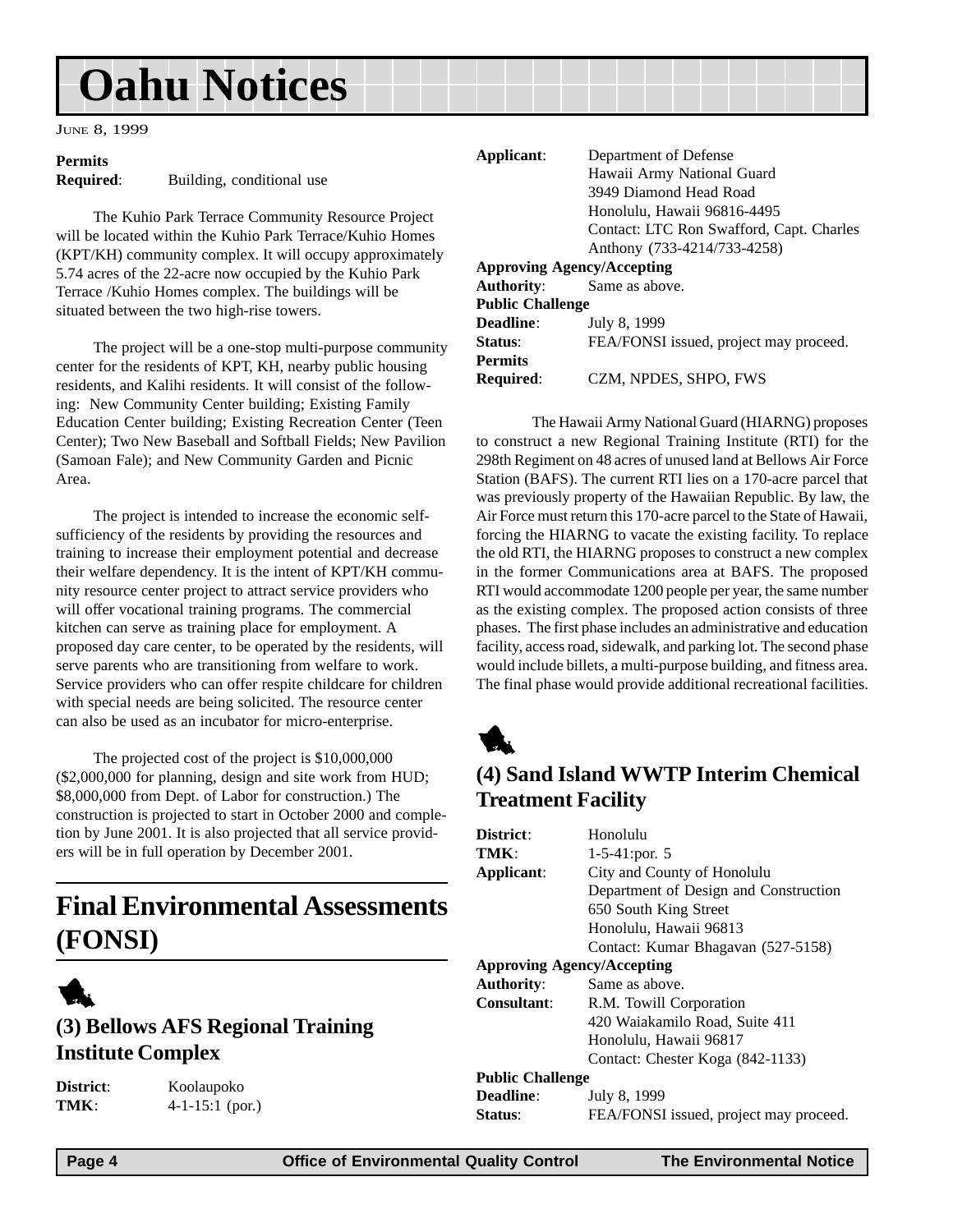### **Oahu Notices**

JUNE 8, 1999

### **Permits Required**: SMA

The City and County of Honolulu, Department of Design and Construction, plans to modify the Sand Island WWTP's Interim Chemical Treatment Facility (ICTF) to optimize treatment efficiencies and reduce operation and maintenance costs at the plant by retrofitting and upgrading existing equipment and constructing a polymer storage facility. The primary purpose of this project is to comply with the conditions of a consent decree entered on November 19, 1991. The consent decree required various actions and studies, and the formation of the Mamala Bay Study Commission (MBSC).

The existing Interim Chemical Treatment Facility (ICTF) was constructed in 1994 to enhance treatment efficiencies and comply with the NPDES discharge permit. The City performed full-plant tests in 1994 and again in 1995. These tests were successful in increasing treatment efficiencies. However, after observing these tests and analyzing the test results, the MBSC concluded that modifications were required to fully optimize treatment and reduce cost. Construction cost of the modifications is estimated to be near \$850,000. The following modifications are designed to improve biochemical oxygen demand removal efficiency (above 30 percent) and reduce operations and maintenance costs: Improve chemical dilution to reduce chemical consumption; Improve chemical aging to reduce chemical consumption; Improve existing chemical feed diffusers to reduce chemical consumption; and Improve storage and handling of raw (neat) polymer to reduce labor man-hour.

A special management area permit will be sought for this project.

### **Final Environmental Impact Statements**



### **(5) Pua'ena Campgrounds**

**District**: Waialua **TMK**: 6-1-004:023, 058; 6-2-001:001, 010 **Applicant**: Campers Villages, LLC c/o Maho Bay Camps, Inc. 17A East 73rd Street New York, New York 10021 Contact: Stanley Selengut (212-472-9453)

| <b>Approving Agency/Accepting</b> |                                        |
|-----------------------------------|----------------------------------------|
| <b>Authority:</b>                 | City and County of Honolulu            |
|                                   | Department of Planning and Permitting  |
|                                   | 650 South King Street                  |
|                                   | Honolulu, Hawaii 96813                 |
|                                   | Contact: Sharon Nishiura (527-5028)    |
| Consultant:                       | Helber Hastert & Fee, Planners         |
|                                   | 733 Bishop Street, Suite 2590          |
|                                   | Honolulu, Hawaii 96813                 |
|                                   | Contact: Scott Ezer (545-2055)         |
| Status:                           | FEIS currently being reviewed by the   |
|                                   | Department of Planning and Permitting, |
|                                   | City and County of Honolulu.           |

The 144.5-acre project site is located on the shoreline in Haleiwa. It is bounded on the south by Kamehameha Highway, Haleiwa Beach Park on the west and a 35-lot residential subdivision to the east. Ingress/egress to the camp will be from Kamehameha Highway, where an existing gate and roadway now serve the site. Except for a caretaker's cottage and bathhouse in the central portion of the property, the project site is undeveloped.

Originally, the applicant proposed 252 tent structures scattered throughout the project site and accessory facilities. The accessory facilities included two cafeterias, two sundry stores, six pavilions, child care center, administration building, three manager/caretaker's residences, multi-purpose center, two swimming pools, play courts and jogging paths. The applicant also proposed to provide approximately 400 off-street parking spaces.

In response to community and agency comments, the applicant has reduced the scale of the project. The applicant now proposes 72 tents clustered toward the central portion of the site. Other accessory facilities include a cafeteria, administration building, two manager/caretaker's residences, two pavilions, maintenance building/wastewater treatment plant, multi-purpose center, swimming pool and jogging paths. Approximately 145 off-street parking spaces are also proposed, including 20 spaces for public parking. An additional 20-space public parking lot is proposed at the end of Kahalewai Place, adjacent to Haleiwa Beach Park.

Tents will consist of a steel-frame structure, screening, recycled plastic/wood decking and a skin of vinyl fabric. Each tent will be 256 square feet in floor area and will be equipped with an ice chest and bathroom. Each unit will be able to accommodate up to three adults or two adults and two children.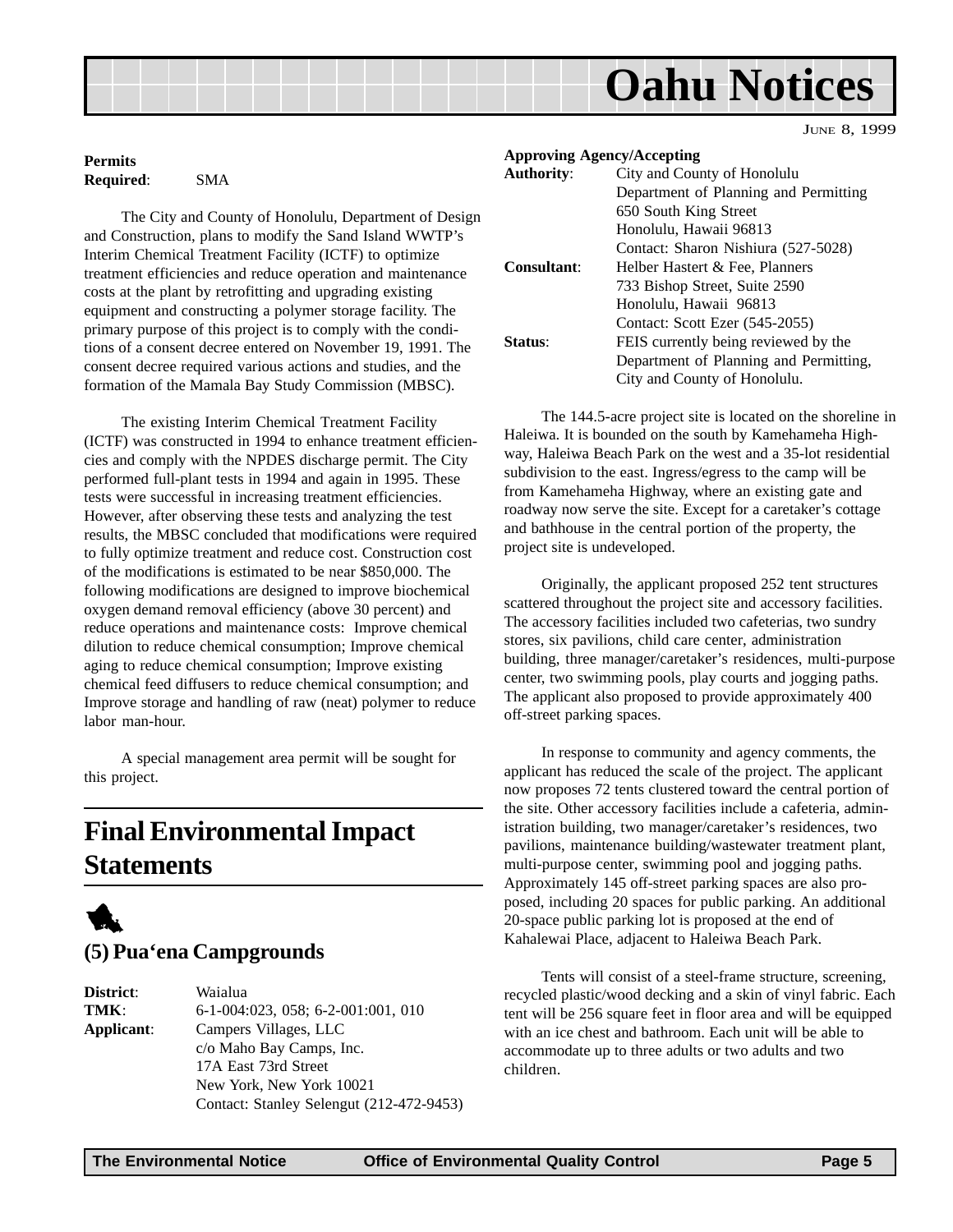## **Oahu Notices**

#### JUNE 8, 1999

Five development alternatives and a no-action alternative were considered in place of the proposed facility. A previous alternative consisting of 195 tents was eliminated.

The project is within the Special Management Area and the AG-2 General Agricultural District. The applicant is seeking a Special Management Area Use Permit and a Conditional Use Permit - minor.

### **Previously Published Projects Pending Public Comments**

### **Draft Environmental Assessments**

### **4.** Aiea New Public Library

**Applicant**: Department of Accounting and General **Services** 1151 Punchbowl Street, Room 430 Honolulu, Hawaii 96813 Contact: Ralph Morita (586-0486) **Approving Agency/Accepting**

### **Authority**: Same as above.

**Public Comment Deadline**: June 22, 1999

### **1. AT&T Cable Project (Makaha to Keawaula)**

**Applicant**: AT&T

1431 N. Market Blvd., Suite 9 Sacramento, CA 95834-1942 Contact: Kevin Lorenzini (916-928-0944)

### **Approving Agency/Accepting**

**Authority**: Department of Transportation 869 Punchbowl Street Honolulu, Hawaii 96813-5097 Contact: Michael Amuro (692-7332)

**Deadline**: June 22, 1999

### **1. Kainui Drive Trunk Sewer Reconstruction**

**Applicant**: City and County of Honolulu Department of Design and Construction 650 South King Street Honolulu, Hawaii 96813 Contact: Carl Arakaki (523-4671) **Approving Agency/Accepting**

### **Authority**: Same as above.

**Public Comment Deadline**: June 22, 1999

### 1 **Mauna Lahilahi Cultural Garden**

| Applicant:                        | City and County of Honolulu           |
|-----------------------------------|---------------------------------------|
|                                   | Department of Design and Construction |
|                                   | 650 South King Street, 9th Floor      |
|                                   | Honolulu, Hawaii 96813                |
|                                   | Contact: Don Griffin (527-6324)       |
| <b>Approving Agency/Accepting</b> |                                       |
|                                   | <b>Authority:</b> Same as above.      |
| <b>Public Comment</b>             |                                       |
| <b>Deadline:</b>                  | June 22, 1999                         |
|                                   |                                       |

### $\bullet$  St. Rita Catholic Church Parking Lot

| Applicant: | St. Rita Catholic Church  |
|------------|---------------------------|
|            | 89-318 Farrington Highway |
|            | Nanakuli, Hawaii 96792    |

#### **Approving Agency/Accepting**

**Authority**: City and County of Honolulu Department of Planning and Permitting 650 South King Street, 7th Floor Honolulu, Hawaii 96813 Contact: Steve Tagawa (523-4817)

#### **Public Comment**

**Deadline**: Extended to July 7, 1999



### **Meeting on the Demolition & Remediation Work at the Former Kapalama Incinerator Site.**

The Hawaii Department of Health invites you to a meeting to discuss the demolition and remediation work scheduled to occur at the former Kapalama Incinerator site. The project involves the removal of onsite hazardous materials, demolition of existing structures, and the treatment of soils contaminated with metals, dioxins, and furans.

The purpose of the meeting is to present information and discuss the environmental aspects of the project. The meeting will be held on June 17, 1999 at the Honolulu Community College Cafeteria. At 6:00 p.m. there will be an informal open house discussion. At 7:00 p.m. there will be a short presentation and time for public comments and questions. To receive a fact sheet about the project, or to review project details, call Charley Langer at 586-4249. Written comments will be accepted through July 16, 1999, and should be sent to Charley Langer, DOH/HEER Office, 919 Ala Moana Blvd. #206, Honolulu, Hawaii 96814.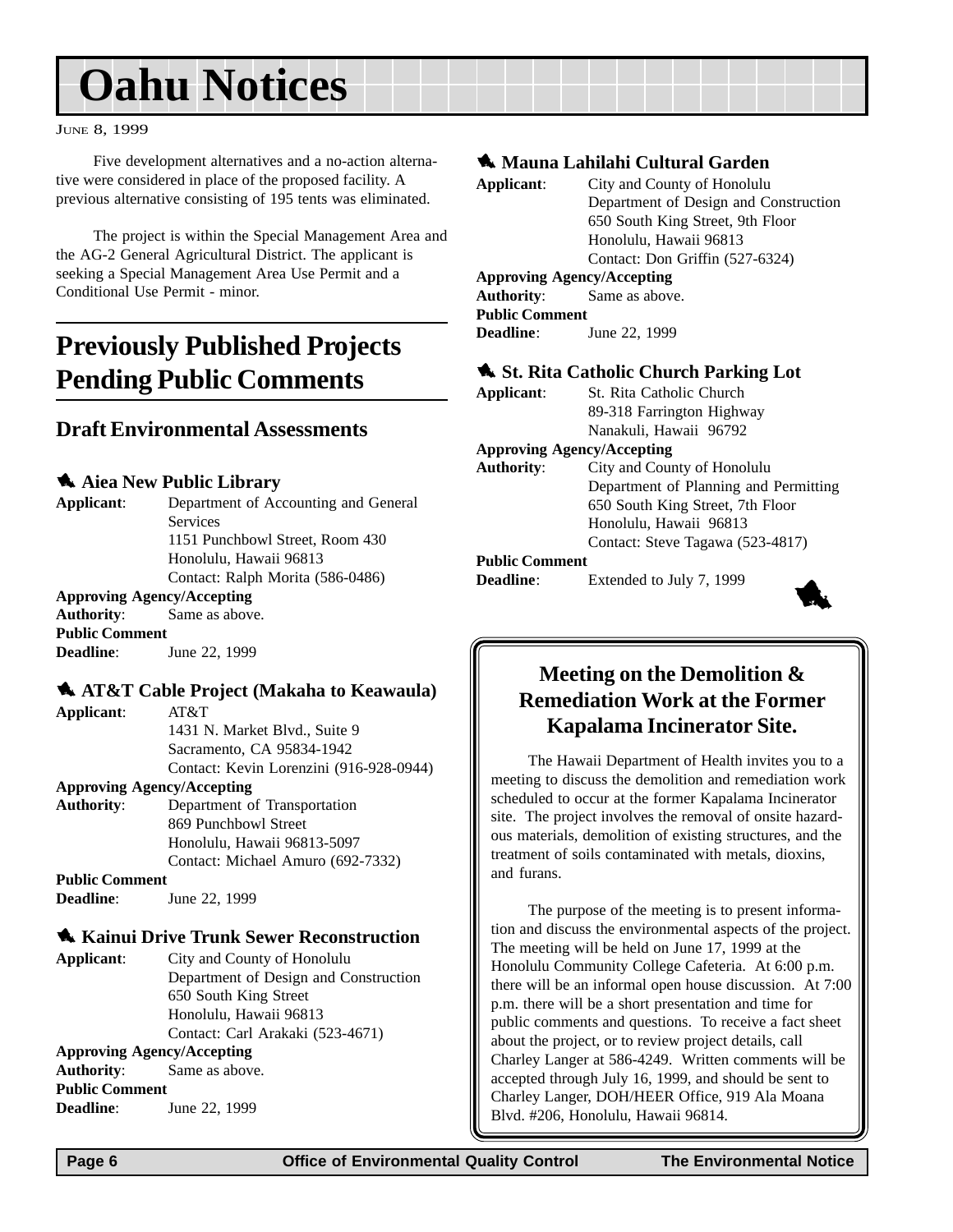## **Maui Notices**

## **Draft Environmental**

### **Assessments**



| District:             | Lahaina                                     |
|-----------------------|---------------------------------------------|
| TMK:                  | 4-2-04:por. 24                              |
| Applicant:            | Kapalua Land Company, Ltd.                  |
|                       | 1000 Kapalua Drive                          |
|                       | Lahaina, Hawaii 96761                       |
|                       | Contact: Bob McNatt (669-5622)              |
|                       | <b>Approving Agency/Accepting</b>           |
| <b>Authority:</b>     | County of Maui, Department of Planning      |
|                       | 250 South High Street                       |
|                       | Wailuku, Hawaii 96793                       |
|                       | Contact: Ann Cua (270-7735)                 |
| <b>Consultant:</b>    | Munekiyo, Arakawa & Hiraga, Inc.            |
|                       | 305 High Street, Suite 104                  |
|                       | Wailuku, Hawaii 96793                       |
|                       | Contact: Michael Munekiyo (244-2015)        |
| <b>Public Comment</b> |                                             |
| <b>Deadline:</b>      | July 8, 1999                                |
| Status:               | DEA First Notice pending public comment.    |
|                       | Address comments to the applicant with      |
|                       | copies to the approving agency or accepting |
|                       | authority, the consultant and OEQC.         |
| <b>Permits</b>        | Community plan amendment, change in         |
|                       | zoning,                                     |
| Required:             | SMA, grading, NPDES                         |

The applicant, Kapalua Land Company, Ltd., proposes to develop a single-family subdivision consisting of 31 homesites in Kapalua, Maui, Hawaii.

The subject property is located within the Kapalua Resort and is currently occupied by a pineapple field. The project site is bordered by an unnamed gulch to the northeast, Honoapiilani Highway to the southeast, a State-owned parcel to the southwest, and the Resort's Bay Golf Course to the northwest. Access to the proposed subdivision will be provided from Honoapiilani Highway by an existing service road.

The applicant proposes to subdivide the subject property into 31 single-family homesites. Lot sizes will range from about 19,000 to 25,000 square feet.

**1 2 3**

The proposed subdivision improvements include the following: clearing, grubbing, and grading to provide building pads; installation of water, sewer, and utility lines; construction of a subdivision access road and internal roadways; construction of drainage system improvements; and slope and street tree plantings.

The proposed project will be developed in two (2) increments, with the lands that are currently zoned "Project District 1" and "Agricultural" comprising Increment I, and Increment II, respectively. Applications for a Change in Zoning, Project District Phase I and Phase II approvals, and a Community Plan Amendment, will be prepared for the "Agricultural" zoned lands, while an application for Project District Phase II approval will also be prepared for the "Project District 1" zoned lands. An application for a SMA Use Permit will be prepared to address the development of both subdivision increments.

### **Final Environmental Assessments/Findings of No Significant Impacts (FONSI)**



### **(2) Waiehu Kou Off-Site Water System Improvements**

| District: | Wailuku               |
|-----------|-----------------------|
| TMK:      | 3-3-2:por. 1, por. 28 |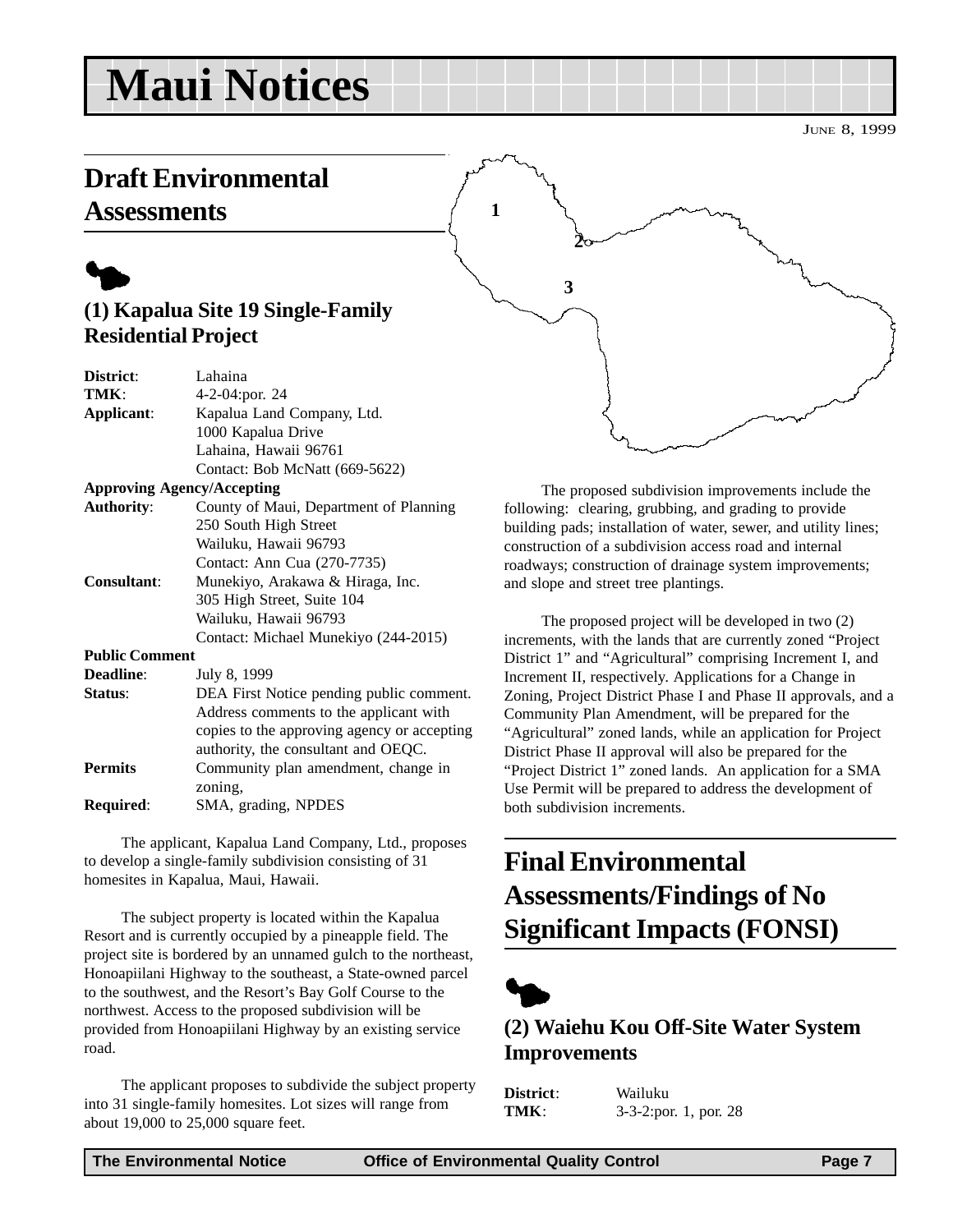## **Maui Notices**

#### JUNE 8, 1999

**Required**: Building

| Applicant:              | Maui School Development Partnership<br>1997 E. Main Street |
|-------------------------|------------------------------------------------------------|
|                         | Wailuku, Hawaii 96793                                      |
|                         | Contact: Everett Dowling (244-1500)                        |
|                         | <b>Approving Agency/Accepting</b>                          |
| <b>Authority:</b>       | County of Maui                                             |
|                         | Department of Water Supply                                 |
|                         | 200 South High Street                                      |
|                         | Wailuku, Hawaii 96793                                      |
|                         | Contact: David Craddick (243-7816)                         |
| Consultant:             | Munekiyo, Arakawa & Hiraga, Inc.                           |
|                         | 305 High Street, Suite 104                                 |
|                         | Wailuku, Hawaii 96793                                      |
|                         | Contact: Milton Arakawa (244-2015)                         |
| <b>Public Challenge</b> |                                                            |
| Deadline:               | July 8, 1999                                               |
| <b>Status:</b>          | FEA/FONSI issued, project may proceed.                     |
| <b>Permits</b>          |                                                            |
|                         |                                                            |

Maui School Development Partnership proposes to construct a 500,000 gallon water tank in Waiehu, Maui, Hawaii. The site is located approximately 3,000 feet to the north of Puuohala Village within macadamia nut fields. The proposed water tank is adjacent to an existing Department of Water Supply 300,000 gallon Waiehu Heights water tank and wells.

Also included within the scope of the project are waterlines and valve connections to the existing tank and waterlines, as well as fencing around the new tank site.

The State of Hawaii, Department of Hawaiian Home Lands and the County of Maui, Department of Water Supply will be participating as funding parties in the project. Because State and County funding will be used for the project, an Environmental Assessment (EA) will be prepared pursuant to Chapter 343, Hawaii Revised Statutes.

The existing Waiehu Heights water tank and wells are located on a 1.331 acre parcel (TMK 3-3-2:28). A portion of the proposed water tank is located on TMK 3-3-2:28. Additional land area of approximately 28,080 square feet from TMK 3-3-2:1 is required for the project. The area is intended to be consolidated with TMK 3-3-2:28. The bottom and highwater level of the new tank will be the same as the existing tank, at 347 feet and 362 feet above mean sea level.

The proposed improvements are intended to provide additional storage capacity for the region, in particular for Phases II and III of the Waiehu Kou Subdivision located near the town of Waihee.

### **Draft Environmental Impact Statements**



### **(3) Zond-Pacific 20 MW Windfarm Project**

| District:                         | Lahaina                                     |
|-----------------------------------|---------------------------------------------|
| TMK:                              | 4-8-01:por. 01                              |
| Applicant:                        | Zond-Pacific                                |
|                                   | 485 Waiale Drive                            |
|                                   | Wailuku, Hawaii 96793                       |
|                                   | Contact: Keith Avery (244-9389)             |
| <b>Approving Agency/Accepting</b> |                                             |
| <b>Authority:</b>                 | Department of Land and Natural Resources    |
|                                   | Land Division                               |
|                                   | P.O. Box 621                                |
|                                   | Honolulu, Hawaii 96809                      |
|                                   | Contact: Lauren Tanaka (587-0385)           |
| <b>Consultant:</b>                | WSB Hawaii                                  |
|                                   | 46-040 Konane Place, #3816                  |
|                                   | Kaneohe, Hawaii 96744                       |
|                                   | Contact: Warren Bollmeier (247-7753)        |
| <b>Public Comment</b>             |                                             |
| Deadline:                         | July 23, 1999                               |
| Status:                           | DEIS First Notice pending public comment.   |
|                                   | Address comments to the applicant with      |
|                                   | copies to the approving agency or accepting |
|                                   | authority, the consultant and OEQC.         |
| <b>Permits</b>                    |                                             |
| <b>Required:</b>                  | CDUP, FAA                                   |

The purpose of the proposed project is to develop a windfarm in an environmentally-sound manner on Maui and to sell renewable electricity to MECO. The needs of the proposed project are to provide 20 megawatts (MW) of wind generated electricity towards the electrical energy demand of Maui, to support the State's policy to reduce Hawaii's dependence on imported energy sources, and to help protect the State's environment. The proposed site is located on a gently sloping portion of the Kaheawa Pastures, Ukumehame ahupua'a, approximately four miles mauka of McGregor Point.

A thorough study of the potential environmental impacts has been conducted including review of impacts on land use, topography, geology, soils, hydrology and water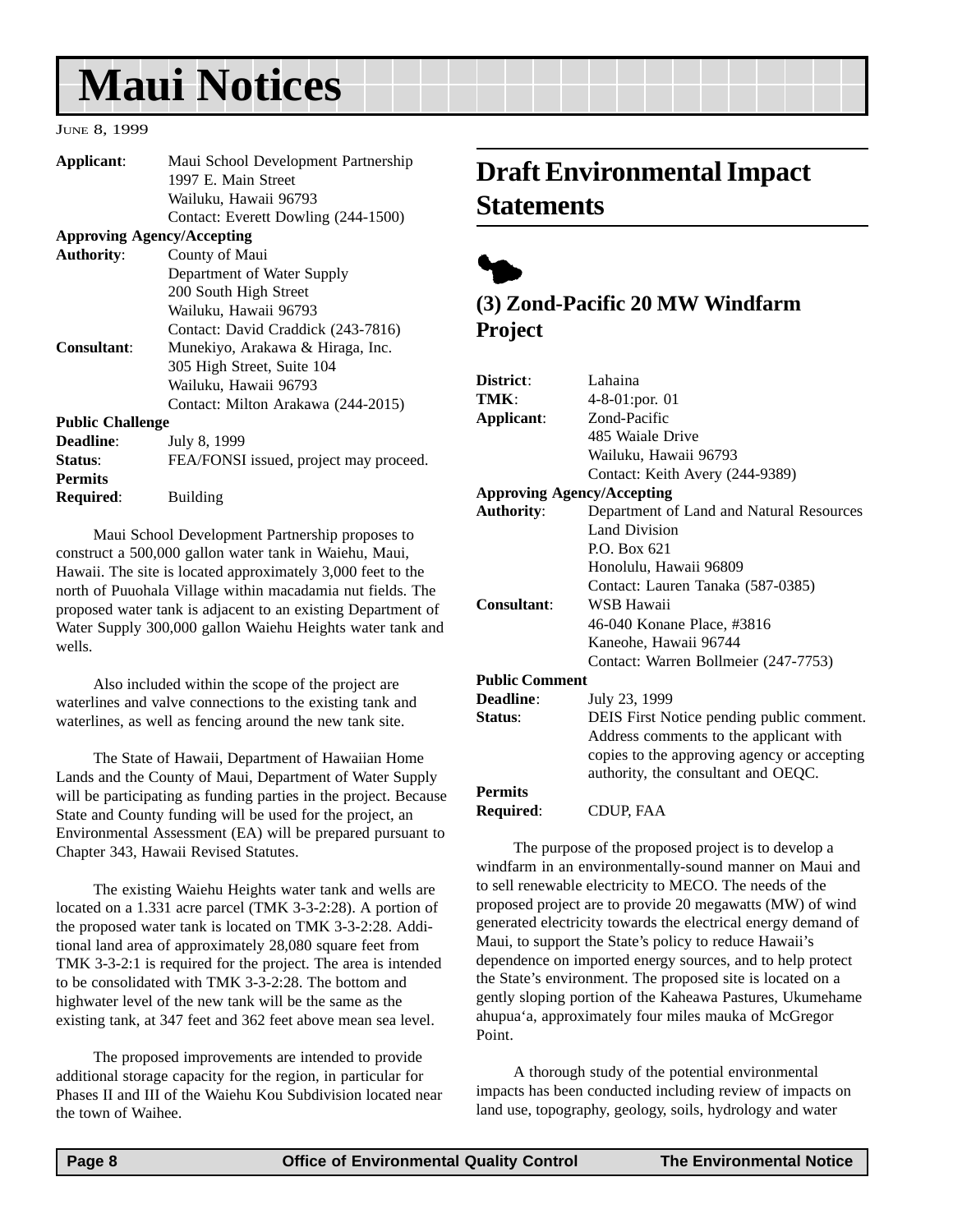

especially the Nene.

**Improvements**

**Public Comment**

**Approving Agency/Accepting Authority**: Same as above.

**Deadline**: June 22, 1999

JUNE 8, 1999

resources, terrestrial flora, fauna, cultural resources, socioeconomics, infrastructure, public services and facilities, air quality and meteorology, noise, EMF, visual resources and community acceptance.

The findings of the EIS consultant are that, overall, the project would not negatively impact the environment. Only one potentially significant impact has been previously identified in the Final EA (FEA). Specifically, avifauna may be significantly impacted by the proposed 20 MW windfarm. There are a number of positive energy, environmental and economicimpacts. The positive impacts derive from the avoidance of fossil fuel use and their resulting emissions, and the creation of new jobs and revenues.

The EIS consultant evaluated a number of actions already taken by Zond-Pacific and additional actions planned. Specifically, Zond-Pacific has conducted a number of surveys (botanical, birds and archaeological) and a visual impact analysis in support of the draft EIS. Since the FEA, ZPAC, in consultation with DLNR, will conduct additional surveys to identify the presence of seabirds of concern in the project

## **Molokai Notices**

### **Final Environmental Assessments (FONSI)**

### 2

### **(1) Molokai Airport Master Plan, Phase I Improvements**

|                         | 5-2-04:8, 82, 83, 84 (DOT) and 5-2-04:54,<br>55, 57, 101, 102, 103 (DHHL) |
|-------------------------|---------------------------------------------------------------------------|
| Applicant:              | Dept. of Transportation, Airports Division                                |
|                         | 400 Rodgers Boulevard, Suite 700                                          |
|                         | Honolulu, Hawaii 96819                                                    |
|                         | Contact: Jerry Matsuda (838-8600)                                         |
|                         | <b>Approving Agency/Accepting</b>                                         |
| <b>Authority:</b>       | Same as above.                                                            |
| <b>Consultant:</b>      | Engineering Concepts, Inc.                                                |
|                         | 1150 South King Street, Suite 700                                         |
|                         | Honolulu, Hawaii 96814                                                    |
|                         | Contact: Kay Muranaka (591-8820)                                          |
| <b>Public Challenge</b> |                                                                           |
| <b>Deadline:</b>        | July 8, 1999                                                              |
| Status:                 | FEA/FONSI issued, project may proceed.                                    |
| l —-                    | .                                                                         |



area, e.g., the Newell's Shearwater and the Dark-rumped Petrel. These surveys are part of an ongoing effort planned by ZPAC to mitigate risks to all avifauna in the area, but

**Previously Published Projects**

3 **Maui Memorial Medical Center Expansion**

Contact: Thomas Driskell, Jr. (733-4032)

 $\blacklozenge$ 

**Applicant**: Hawaii Health Systems Corporation 3675 Kilauea Avenue Honolulu, Hawaii 96816

**Draft Environmental Assessments**

The State of Hawaii, Department of Transportation, Airports Division (DOT-A) is proposing a project which involves the excavation of approximately 360,000 cubic yards of the terrain to the northeast of Runway 5-23. The excavation will eliminate the existing 593 foot displaced threshold on Runway 23 and enable the entire 4,494-foot runway length to be available for aircraft landing and taking off on Runway 5-23 in both directions. The excavation area impacts three Department of Hawaiian Home Lands lots. The DOT-A will negotiate an agreement with the Department of Hawaiian Home Lands and their homestead tenants to obtain the affected land.

The intersection of Keonelele Avenue and Mokulele Avenue and their approach roadway segments are to be reconstructed to lower their pavement elevation. Also, near the end of Runway 23, the drainage system's box culvert is to be extended and the drainage swale alongside Runway 23 is to be realigned further away from the runway.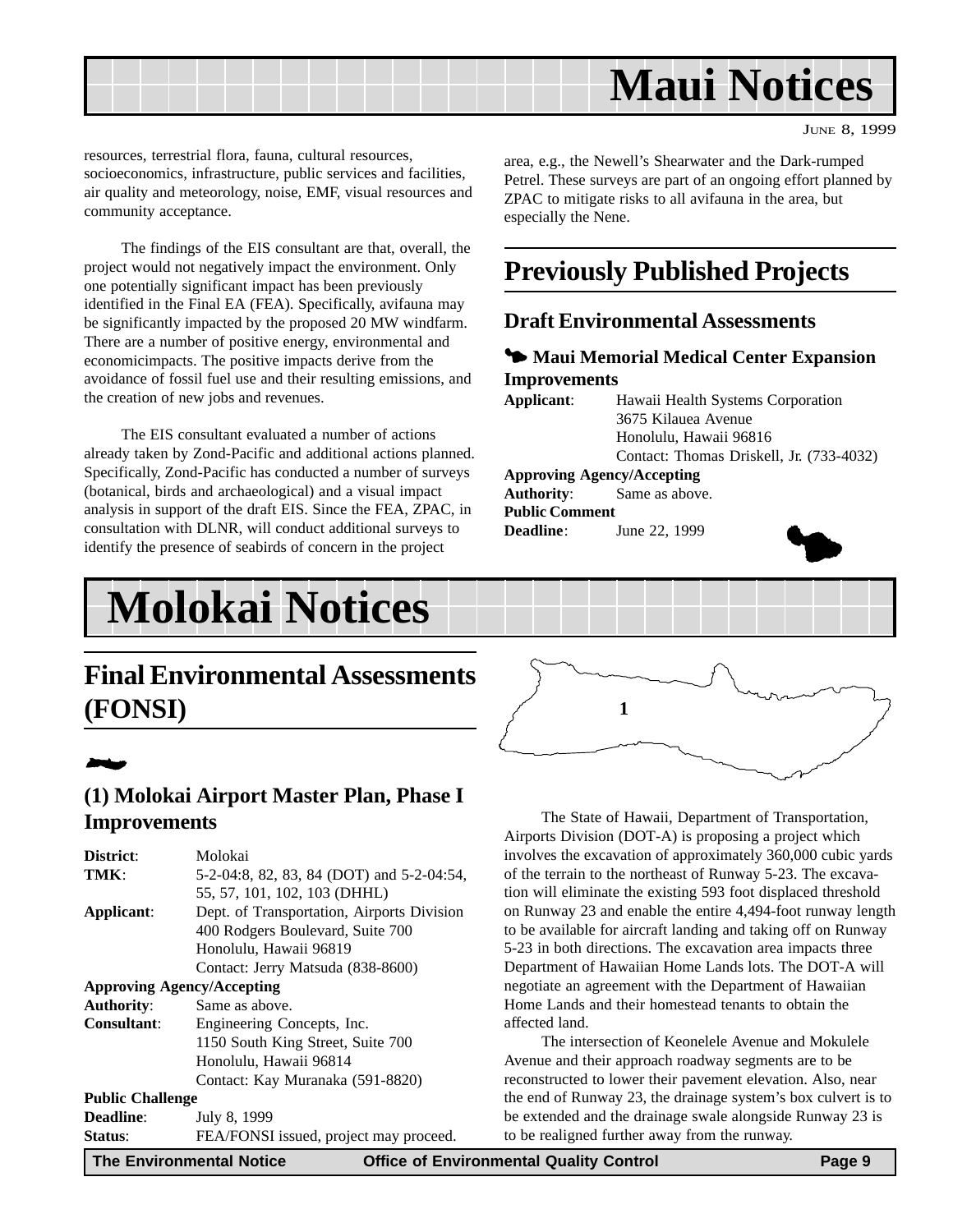## **Hawaii Notices**

JUNE 8, 1999

### **Draft Environmental Assessments**

### $\blacktriangleright$ **(1) East Hawaii Detention Facility**

| District:                         | South Hilo                               |
|-----------------------------------|------------------------------------------|
| TMK:                              | $2-4-25:27$ and 28                       |
| Applicant:                        | County of Hawaii, Police Department      |
|                                   | $c$ Office of Housing & Community        |
|                                   | Development                              |
|                                   | 50 Wailuku Drive                         |
|                                   | Hilo, Hawaii 96720                       |
|                                   | Contact: Royce Shiroma (961-8379)        |
| <b>Approving Agency/Accepting</b> |                                          |
| <b>Authority:</b>                 | Same as above.                           |
| <b>Consultant:</b>                | Sidney Fuke, Planning Consultant         |
|                                   | 100 Pauahi Street, Suite 212             |
|                                   | Hilo, Hawaii 96720                       |
|                                   | Contact: Sidney Fuke (969-1522)          |
| <b>Public Comment</b>             |                                          |
| <b>Deadline:</b>                  | July 8, 1999                             |
| Status:                           | DEA First Notice pending public comment. |
|                                   | Address comments to the applicant with   |
|                                   |                                          |

copies to the consultant and OEQC. **Permits** Plan approval, grading, building, lot **Required**: consolidation The County of Hawaii Police Department is proposing

to construct a 24-cell, East Hawaii Detention facility. The County-owned 7.9+ acre site is located on a portion of the existing County Public Safety Complex (which houses the Police Department and Office of Civil Defense and identified by TMK: (3) 2-4-25: 27) and an adjoining vacant property (TMK: (3) 2-4-25: 28). The site is bordered by Ululani, Hualalai, and Kapiolani Streets in Hilo, Hawaii.

This facility is intended for the processing and detaining of persons arrested in East Hawaii and waiting to be arraigned by the court. These persons are usually held overnight, except if arrests are made during the weekend, then the detention is 2 or 3 days. The existing 5-cell facility is insufficient and inadequate to segregate detainees by gender (male/female) and age (juvenile/adult). The proposed facility would enable the County to be in compliance with appropriate Federal and State detention requirements.



The proposed 10,000 square foot structure is anticipated to be single-story in height, not exceeding 35 feet. It will be located immediately adjacent to the existing Public Safety Complex in the area of the existing parking lot. As such, approximately 32 parking stalls will be lost; however, a new 79-stall parking area with accesses from Hualalai Street will be provided. Landscaping within the new parking area and the facility is also planned.

The surrounding uses are a mixture of residential and commercial uses. These uses include a church, a K-12 private school, a senior citizens center, and a variety of office complexes.

The approximate cost of this facility is \$3.2 million, of which \$1.8 million has been already funded under the Federal Community Development Block Grant (CDBG) program. The balance is anticipated to come from Federal, State, and/ or County sources. Construction is expected to begin in early 2000, with an anticipated 18 month construction period.

No adverse long-term impacts are anticipated, as there are no sensitive biological, historical or hydrological resources on the site. Additional on-site parking will be provided, which can accommodate any lost on-street public stalls resulting from the new driveways.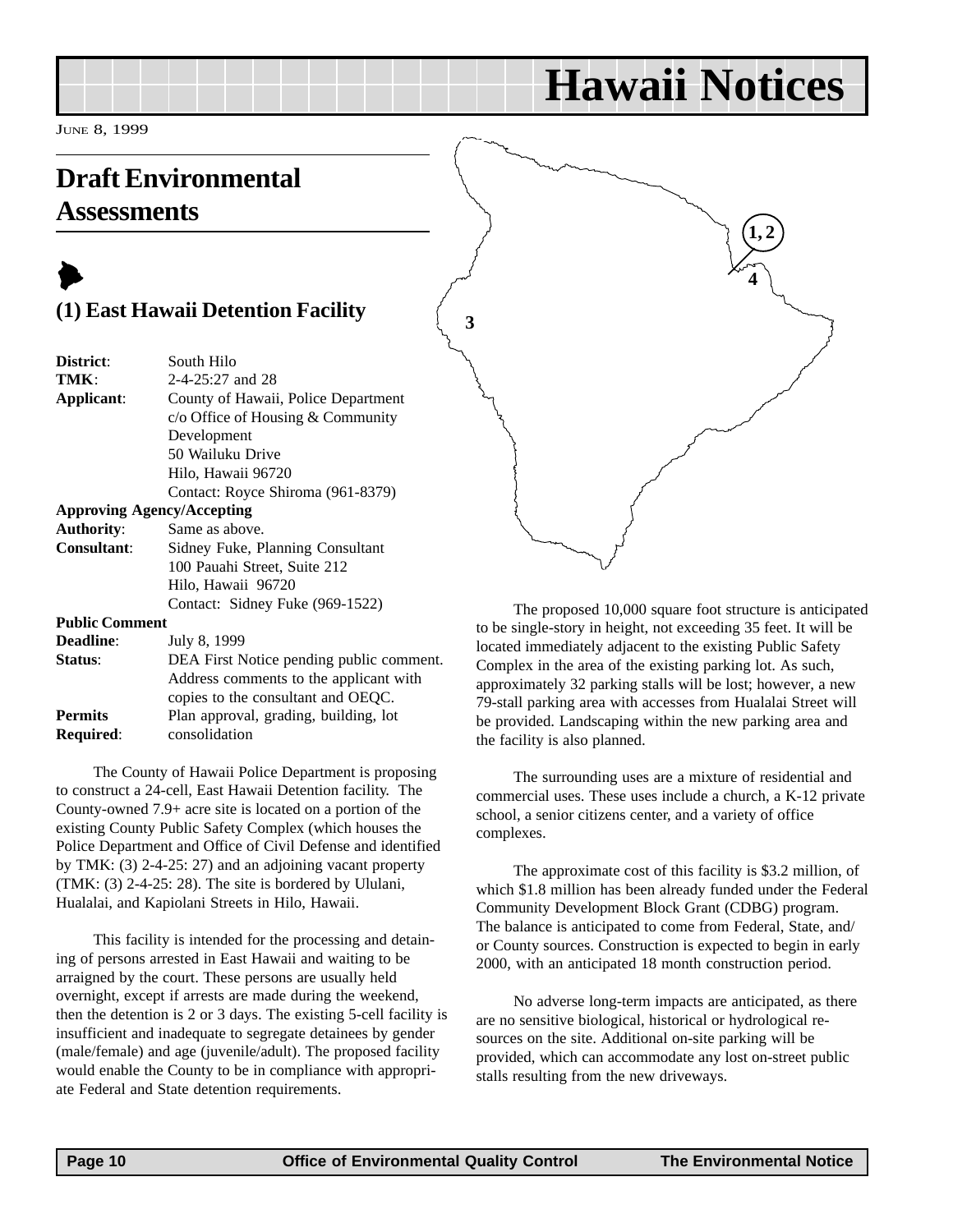## **Hawaii Notices**

JUNE 8, 1999

### $\blacktriangleright$ **(2) Kawailani Street Improvements**

| District:                         | South Hilo                                   |  |  |  |
|-----------------------------------|----------------------------------------------|--|--|--|
| TMK:                              | 2-4-02:001, 128; 2-4-12:43, 97; 2-4-15:27,   |  |  |  |
|                                   | 29, 30, 32, 34, 119, 120, 225; 2-4-19:11,    |  |  |  |
|                                   | 12, 13, 25, 35, 60, 73, 75, 87, 92, 93, 126, |  |  |  |
|                                   | 127, 128, 158                                |  |  |  |
| Applicant:                        | County of Hawaii                             |  |  |  |
|                                   | Department of Public Works                   |  |  |  |
|                                   | 25 Aupuni Street                             |  |  |  |
|                                   | Hilo, Hawaii 96720                           |  |  |  |
|                                   | Contact: Galen Kuba (961-8327)               |  |  |  |
| <b>Approving Agency/Accepting</b> |                                              |  |  |  |
| <b>Authority:</b>                 | Same as above.                               |  |  |  |
| <b>Consultant:</b>                | Ron Terry, Ph.D. (982-5831)                  |  |  |  |
|                                   | HC 2 Box 9575                                |  |  |  |
|                                   | Keaau, Hawaii                                |  |  |  |
| <b>Public Comment</b>             |                                              |  |  |  |
| <b>Deadline:</b>                  | July 8, 1999                                 |  |  |  |
| Status:                           | DEA First Notice pending public comment.     |  |  |  |
|                                   | Address comments to the applicant with       |  |  |  |
|                                   | copies to the approving agency or accepting  |  |  |  |
|                                   | authority, the consultant and OEQC.          |  |  |  |
| <b>Permits</b>                    | CZM consistency determination, NPDES,        |  |  |  |
| Required:                         | grading, grubbing, lighting, electrical,     |  |  |  |
|                                   | subdivision                                  |  |  |  |

The project would improve two closely spaced intersections, Iwalani Street and Ainaola Drive, on Kawailani Street in Hilo. These streets function as collector roads conducting most of the traffic from Hilo's upland suburb of Waiakea Uka to and from schools, workplaces and shopping areas. Therefore, these roads exhibit high peak hour traffic counts relative to other County roads in Hilo and are often congested during AM and/or PM peak hours. The less than optimal geometry and spacing of these intersections have led to greater than normal accident rates. There are four Build Alternatives for the project, which differ in design and impacts. Depending on the Alternative selected, the project would cost between \$2.12 and \$2.42 million. With necessary approvals, the project would begin construction in early 2000 and would last approximately 1 year. Noise impacts would occur but can be largely mitigated through noise reduction barriers. Air quality would benefit as a result of the improvements. Right-of-way taking would affect adjacent residences, public use structures, and businesses.

### **Final Environmental Assessments/Findings of No Significant Impacts (FONSI)**

### $\blacktriangleright$ **(3) Hina Lani Transmission Line and Reservoir Modifications**

| District:               | North Kona                               |  |  |  |
|-------------------------|------------------------------------------|--|--|--|
| TMK:                    | 7-3-47, 7-3-09:19, 29 and 30             |  |  |  |
| Applicant:              | Department of Land and Natural Resources |  |  |  |
|                         | 1151 Punchbowl Street, Room 221          |  |  |  |
|                         | Honolulu, Hawaii 96813                   |  |  |  |
|                         | Contact: Hiram Young (587-0260)          |  |  |  |
|                         | <b>Approving Agency/Accepting</b>        |  |  |  |
| Authority:              | Same as above.                           |  |  |  |
| <b>Public Challenge</b> |                                          |  |  |  |
| <b>Deadline:</b>        | July 8, 1999                             |  |  |  |
| Status:                 | FEA/FONSI issued, project may proceed.   |  |  |  |
| <b>Permits</b>          |                                          |  |  |  |
| <b>Required:</b>        | <b>NPDES</b>                             |  |  |  |
|                         |                                          |  |  |  |

The proposed project area is located along Hina Lani Street which is approximately two miles north of Kailua-Kona town in the North Kona district on the island of Hawaii.

The main components of the proposed project include installation of 3,200 lineal feet, 24-inch transmission line along the north shoulder of Hina Lani Street between Mamalahoa Highway and Anini Place; installation of two pressure reducing valve (PRV) stations at the 910.5 and 1190 feet elevations which will be referred to herein as PRV Station No. 1 and No. 2, respectively; and retrofitting the valving systems at two existing reservoirs along Hina Lani Street with spillway elevations at 363.67 feet and 650.67 feet

The transmission line will connect the Hawaii County, Department of Water Supply's 12-inch main along Mamalahoa Highway to their 16-inch main along Hina Lani Street. At the two reservoir sites, new level control valves will be installed above ground and electrical controls for a fully automated telemetry system.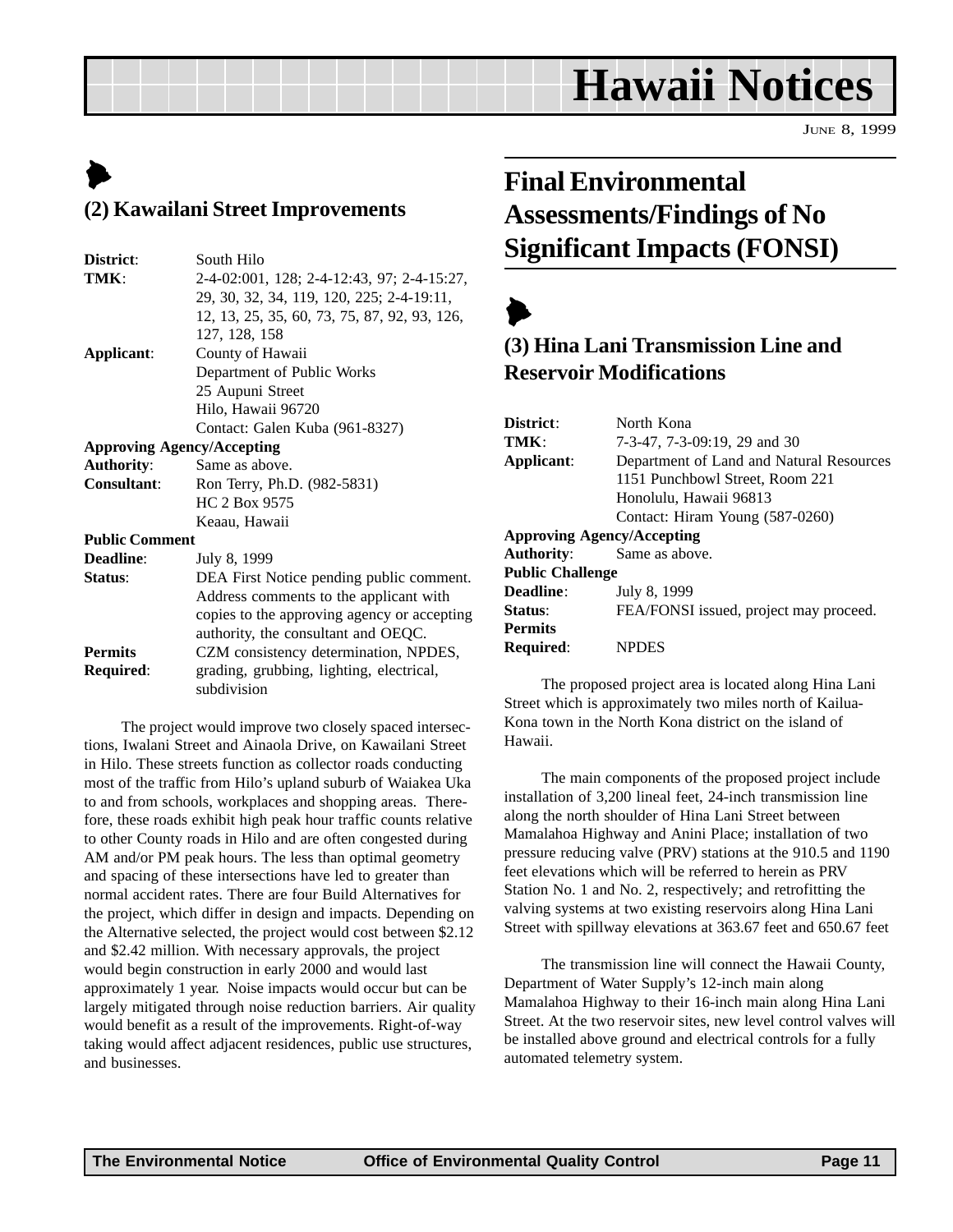## **Hawaii Notices**

#### JUNE 8, 1999

PRV Station No. 2 will be built above ground on a small portion of private land, owned by Y.O., Ltd., where a grant of easement will be obtained. PRV Station No. 1 will be installed in a manhole below ground project alongside the transmission line.

Except for the PRV Station No. 2, all construction work will remain within the paved portion of the street right-ofway and within the existing reservoir sites.

### **National Environmental Policy Act (NEPA)**

### $\blacktriangleright$ **(4) Hawaii Air National Guard 291st Combat Communications Squardron Short-Term Construction Projects**

The 291st Combat Communications Squadron (291 CBCS) of the Hawaii Air National Guard (ANG) is proposing to implement a short-term facilities development program at its installation located at the Keaukaha Military Reservation in Hilo. The ANG is preparing an environmental assessment in accordance with the National Environmental Policy Act of 1969 and Executive Order 12372, Intergovernmental Review of Federal programs.

Since the ANG's initial establishment at the Keaukaha Military Reservation, facilities development at the installation has occurred in such a manner that individual and collective unit operations are no longer efficient. Existing deficiencies need to be corrected to allow certain mission support activities to be conducted in a manner that meets current environmental standards. Finally, personnel and eqiupment are frequently exposed to tropical rainstorms; some existing coverings need to be replaced and new coverings need to be installed in areas where none currently exists. In order to improve these inefficiencies, the ANG has proposed construction of new facilities and modification and reuse of certain existing facilities.

Please forward comments to Mr. Carlos Jallo, One East Anapamu Street, Santa Barbara, California 93101, phone (805)962-0992.

### **Previously Published Projects Pending Public Comments**

### **Draft Environmental Assessments**

### 6 **Kohala Mountains Streamgage Reconstruction**

**Applicant**: U.S. Geological Survey 677 Ala Moana Boulevard, Suite 415 Honolulu, Hawaii 96813 Contact: Barry Hill (522-8290)

#### **Approving Agency/Accepting**

**Authority**: Department of Land and Natural Resources, Land Division P.O. Box 621 Honolulu, Hawaii 96809 Contact: Tom Eisen (587-0386)

#### **Public Comment**

**Deadline**: June 22, 1999

### **Environmental Impact Statement Preparation Notices**

#### 6 **Mauna Kea Science Reserve Master Plan**

**Applicant**: University of Hawaii 2444 Dole Street, Bachman Hall Honolulu, Hawaii 96822 Contact: Allan Ah San (956-7935)

#### **Approving Agency/Accepting**

**Authority**: Governor, State of Hawaii c/o Office of Environmental Quality Control 235 South Beretania Street, Suite 702 Honolulu, Hawaii 96813

#### **Public Comment**

**Deadline**: June 22, 1999

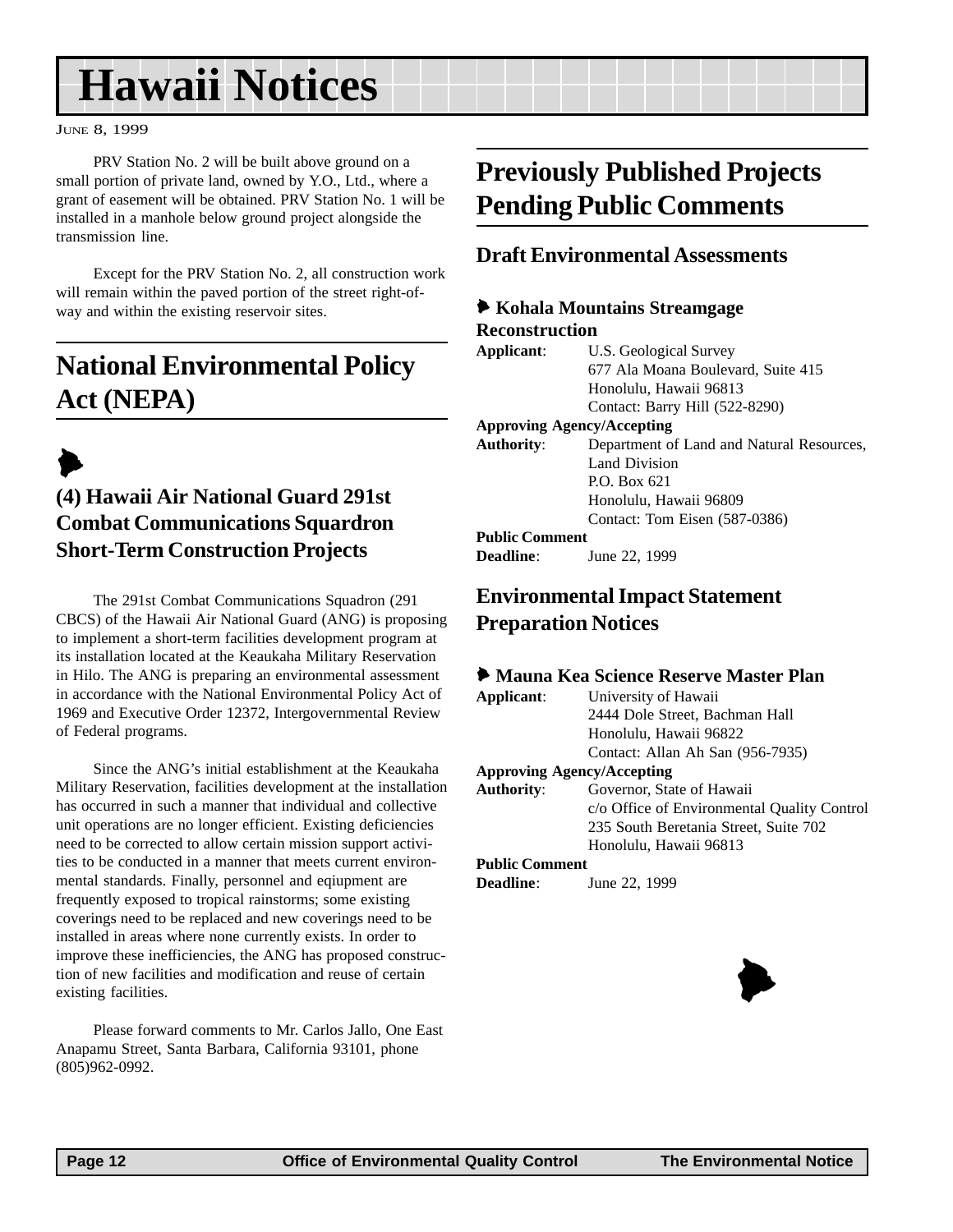## **Kauai Notices**

 $\bullet$ 

|                       | (1) Sherwood Single Family Home             |                |
|-----------------------|---------------------------------------------|----------------|
| District:             | Hanalei                                     |                |
| TMK:                  | $5 - 9 - 5 - 1$                             |                |
| Applicant:            | Karen Sherwood (826-9621)                   |                |
|                       | P.O. Box 3500-201                           |                |
|                       | Princeville, Hawaii 96722                   |                |
|                       | <b>Approving Agency/Accepting</b>           |                |
| <b>Authority:</b>     | Department of Land and Natural Resources    |                |
|                       | P.O. Box 621                                |                |
|                       | Honolulu, Hawaii 96809                      |                |
|                       | Contact: Ed Henry (587-0380)                |                |
| <b>Public Comment</b> |                                             |                |
| <b>Deadline:</b>      | July 8, 1999                                |                |
| Status:               | DEA First Notice pending public comment.    | b:             |
|                       | Address comments to the applicant with      | h١             |
|                       | copies to the approving agency or accepting | tŀ             |
|                       | authority and OEQC.                         | a <sub>1</sub> |
| <b>Permits</b>        |                                             | Ir             |

**Required:** CDUA, building & septic permits

The proposed location for this single family residence is the conservation district in Haena on the North shore of the island of Kauai. The property consists of 3.4 acres of previously cleared pasture land. The proposed location is centered on the property far from the road and other neighbors. It is in the AE flood zone and the resource zone.

The structure will consist of a wood frame home in a plantation style design incorporating a traditional metal roof. It is a single level home with loft on concrete piers consisting of approximately 1,700 sq. ft. living space and approximately 1,500 sq. ft. of lanai. It includes an attached garage connected by covered roofing of 864 sq. ft. The proposed project is scheduled to commence on Oct 1, 1999 and complete March 31, 2000.

We are proposing solar power for this residence. Water and phone lines were run to the property by previous owners and are reflected on the topographical map included with this application.

There are three identified historical sites on the property. The largest, a presumed heiau is located far to the

ack on the south west side, out of eyesite of the proposed ome site. The other two are also located at far distances from the site. According to Thomas S. Dye, Ph.D. an associate archaeologist for International Archaeological Research nstitute, Inc. "...The proposed construction of a single-family dwelling on the recently constructed terraces near the middle of the property will have "no effect" on historic sites."

**2**

### **Final Environmental Assessments/Findings of No Significant Impacts (FONSI)**

**1**



### **(2) Brennecke Beach Shore Protection**

| District:         | Koloa                               |
|-------------------|-------------------------------------|
| TMK:              | $2 - 8 - 18:20$                     |
| Applicant:        | County of Kauai                     |
|                   | Department of Public Works          |
|                   | 4444 Rice Street, Suite 275         |
|                   | Lihue, Hawaii 96766                 |
|                   | Contact: Ken Kitabayashi (241-6622) |
|                   | <b>Approving Agency/Accepting</b>   |
| <b>Authority:</b> | Same as above.                      |

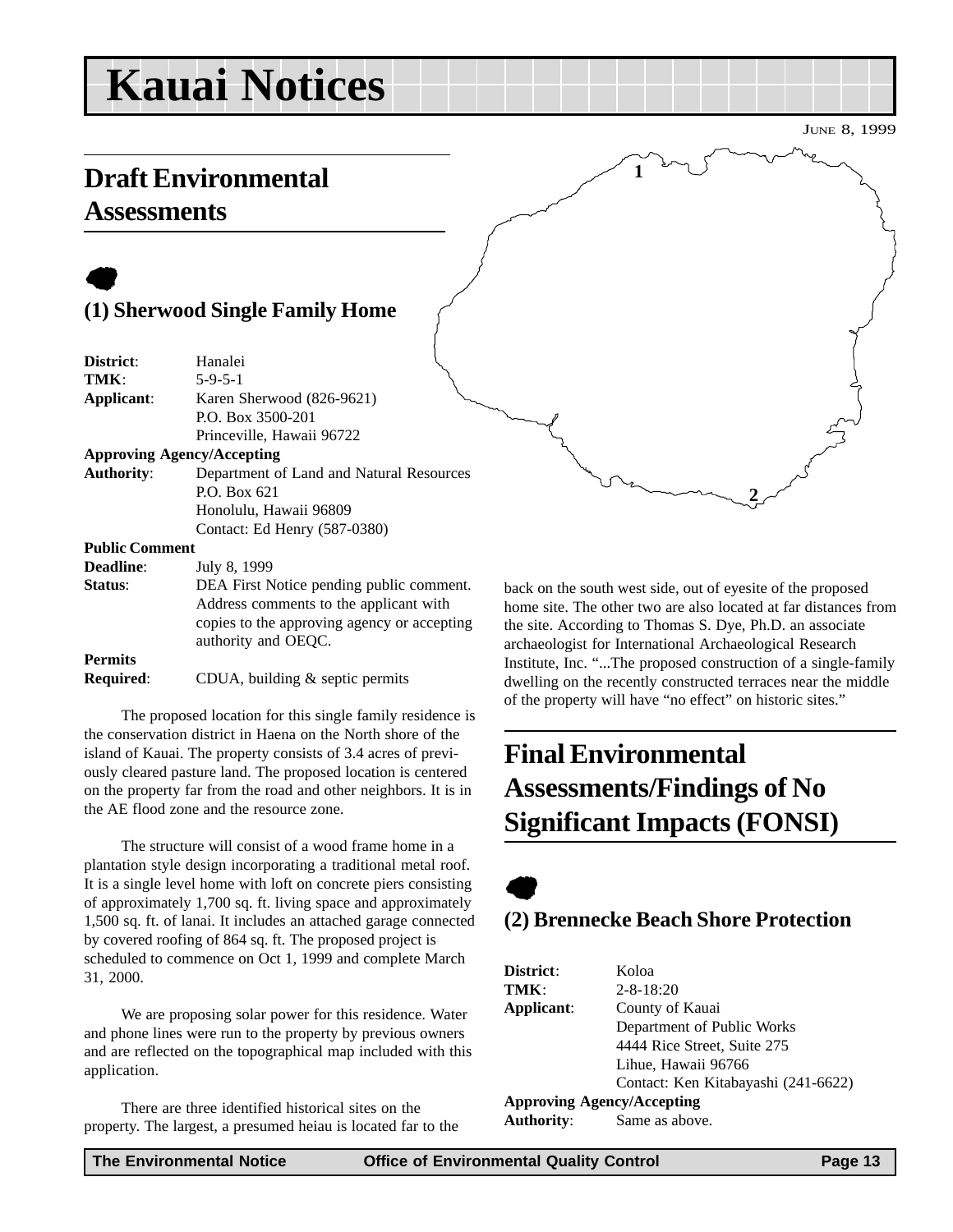## **Kauai Notices**

JUNE 8, 1999

| Consultant:             | Oceanit Laboratories, Inc.             |
|-------------------------|----------------------------------------|
|                         | 1100 Alakea Street, 31st Floor         |
|                         | Honolulu, Hawaii 96813                 |
|                         | Contact: David Takeyama (531-3017)     |
| <b>Public Challenge</b> |                                        |
| <b>Deadline:</b>        | July 8, 1999                           |
| Status:                 | FEA/FONSI issued, project may proceed. |
| <b>Permits</b>          | Shoreline setback variance, SMA, CZM   |
| <b>Required:</b>        | consistency, NPDES, COE Sec. 404, 401  |
|                         | WQC, CDUP                              |

The County of Kaua'i Department of Public Works (Public Works) plans to remove an old masonry seawall at the western end of Brennecke Beach on the island of Kaua'i. The masonry seawall was found to negatively impact local sediment transport patterns and impede the recovery of the beach eroded by Hurricane Iniki in 1992. Despite beach nourishment efforts, the beach has continued to erode, threatening to damage the coastal roadway and the low-lying land beyond the road.

Public Works plans to remove the masonry seawall and nourish the beach with clean sand. Removal of the seawall will modify the local sediment distribution characteristics, resulting in a new beach shape. The new beach will provide more sandy area for recreation and enhance the natural recovery of the beach.

In order to protect the coastal road from erosion, a 250 foot-long partially buried revetment is proposed to be constructed in the backshore area adjacent to Hoone Road. Demolition of the seawall and construction of the revetment will involve the use of heavy equipment. Construction-related activities will result in short-term impacts to water quality. Negative impacts will be minimized by utilizing appropriate mitigation measures. The project is anticipated to have net positive impacts on erosion, localized beach processes, social and economic conditions, and recreation.



## **Conservation District Notices**

### **Departmental Permits**

Persons interested in commenting on the following Conservation District Use Application (Departmental Permit) must submit comments to the Department of Land and Natural Resources.

Also, anyone interested in receiving notification of determinations on Conservation District Use Applications (Departmental Permits) must submit requests to DLNR that include the following information:

1) Name and address of the requestor;

2) The departmental permit for which the requestor would like to receive notice of determination; and,

3) The date the notice was initially published in the Environmental Notice.

Both comments and requests for notification of determinations must be submitted to DLNR within thirty days from the initial date that the notice was published in the Environmental Notice.

Please send comments and requests to: State of Hawaii Department of Land and Natural Resources Land Division 1151 Punchbowl Street, Room 220 Honolulu, Hawaii 96813

While DLNR will make every effort to notify those interested in the subject CDUA, it is not obligated to notify any person not strictly complying with the above requirements. For more information, please contact Ed Henry at 587-0380.



### **Landscaping**

| <b>File No.:</b>       | CDUA OA-2932 (Departmental Permit)                |  |  |  |
|------------------------|---------------------------------------------------|--|--|--|
| Applicant:             | Michael D. Parker                                 |  |  |  |
| <b>Location:</b>       | Aiea, Oahu                                        |  |  |  |
| TMK:                   | $9 - 8 - 38:01$ (por.)                            |  |  |  |
|                        | Proposed Action:Landscaping improvements          |  |  |  |
| 343, HRS deter: Exempt |                                                   |  |  |  |
|                        | Appl. Contact: Mr. Michael D. Parker Ph. 487-1111 |  |  |  |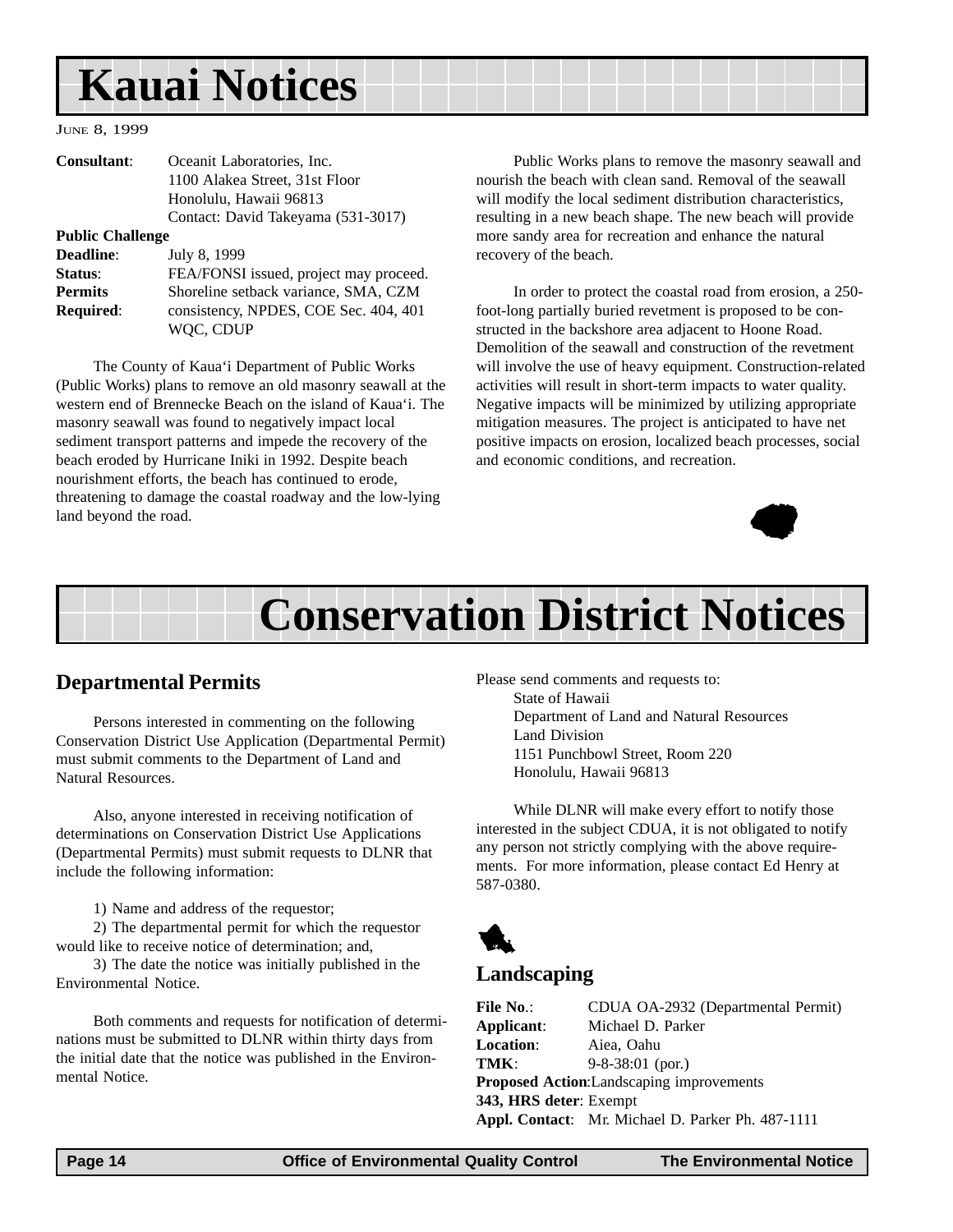## **Shoreline Notices**

### **Shoreline Certification Applications**

Pursuant to § 13 -222-12, HAR the following shoreline certification applications are available for inspection at the DLNR District Land Offices on Kauai, Hawaii and Maui and at Room 220, 1151 Punchbowl St., Honolulu, Oahu (Tel: 587-0414). All comments shall be submitted in writing to the State Land Surveyor, 1151 Punchbowl Street, Room 210, Honolulu, HI 96813 and postmarked no later than fifteen (15) calendar days from the date of the public notice of the application.

| Case<br>No. | Date<br>Received | Location                                                                                                                                | Applicant                                                        |                         |
|-------------|------------------|-----------------------------------------------------------------------------------------------------------------------------------------|------------------------------------------------------------------|-------------------------|
| $OA - 538$  | 05/17/99         | Lot $51$ , Ld Ct App609 (Map 1),<br>Mokuleia, Waialua, Oahu (315<br>Crozier Drive)                                                      | R. M. Towill Corporation<br>for Mark Alameida                    | $6 - 8 - 05:14$         |
| $OA-719$    | 05/14/99         | Lots 136 & 166, Ld Ct App 242,<br>Puuloa, Ewa Oahu (91-449 Ewa<br>Beach Road)                                                           | Robert Sing for Martin<br>Dinday and Robert Maines               | $9 - 1 - 06:01$         |
| $KA-020$    | 05/17/99         | Lot 2-A, Ld Ct App 956, Koloa,<br>Kauai (2195 Hoone Road)                                                                               | Esaki Surveying &<br>Mapping, Inc. for Ronald<br>Semler          | $2 - 8 - 17:06$         |
| $HA-196$    | 05/10/99         | Pors of RP 7845, LCAw 7715, Ap<br>13, to L. Kamehameha, Puaa 1,<br>North Kona, Hawaii (75-5728<br>Kahakai Street)                       | Wes Thomas Associates for<br>Kamehameha Schools/Bishop<br>Estate | $7 - 5 - 09:14$<br>& 16 |
| $HA-208$    | 05/20/99         | Lot 2, Kahaluu Beach Lots, Por<br>of RP 6856, LCAw 7713, Ap 6 to<br>V. Kamamalu, Kahaluu, North<br>Kona, Hawaii (78-6600 Alii<br>Drive) | Wes Thomas Associates for<br>Jean Daiker                         | $7 - 8 - 14:54$         |

### **Shoreline Certifications and Rejections**

Pursuant to §13-222-26, HAR the following shorelines have been certified or rejected by the DLNR. A person may appeal a certification or rejection to the BLNR, 1151 Punchbowl Street, Room 220, Honolulu, HI 96813, by requesting in writing a contested case hearing no later than twenty (20) calendar days from the date of public notice of certification or rejection.

| Case<br>No. | Date<br>Cert/Rej      | Location                                                                                                                                               | Applicant                                                                                       | Tax Map<br>Key    |
|-------------|-----------------------|--------------------------------------------------------------------------------------------------------------------------------------------------------|-------------------------------------------------------------------------------------------------|-------------------|
| $OA-577$    | Certified<br>05/26/99 | Makaha Beach Park, Makaha,<br>Waianae, Oahu (84-369<br>Farrington Highway)                                                                             | R.M. Towill Corporation<br>for Dept of Parks and<br>Recreation, City and<br>County of Honolulu, | $8 - 4 - 01:12$   |
| $OA - 711$  | Certified<br>05/26/99 | Lot 37 & 37-A, Waialae Beach<br>Lots, Honolulu, Oahu, (6908<br>Kalanianaole Highway)                                                                   | Donald Eovino for Carl &<br>Barbara Puck                                                        | $3 - 5 - 22:08$   |
| OA-716      | Certified<br>05/26/99 | Farrington Highway, Piliokoe<br>Bridge to Ala Hema Street,<br>Project No. 93A-07-98,<br>Lualualei, Waianae, Oahu<br>(Not Available - Waipahu,<br>Oahu) | State of Hawaii,<br>Department of<br>Transportation for State<br>of Hawaii                      | $8 - 7 - 05 : 04$ |
| $0A-705$    | Rejected<br>05/26/99  | Lot 17, Ld Ct App 831,<br>Kaneohe, Koolaupoko, Oahu<br>(45-002 Holowai Street)                                                                         | Laura Wolfe for Laura<br>Wolfe                                                                  | $4 - 5 - 07:24$   |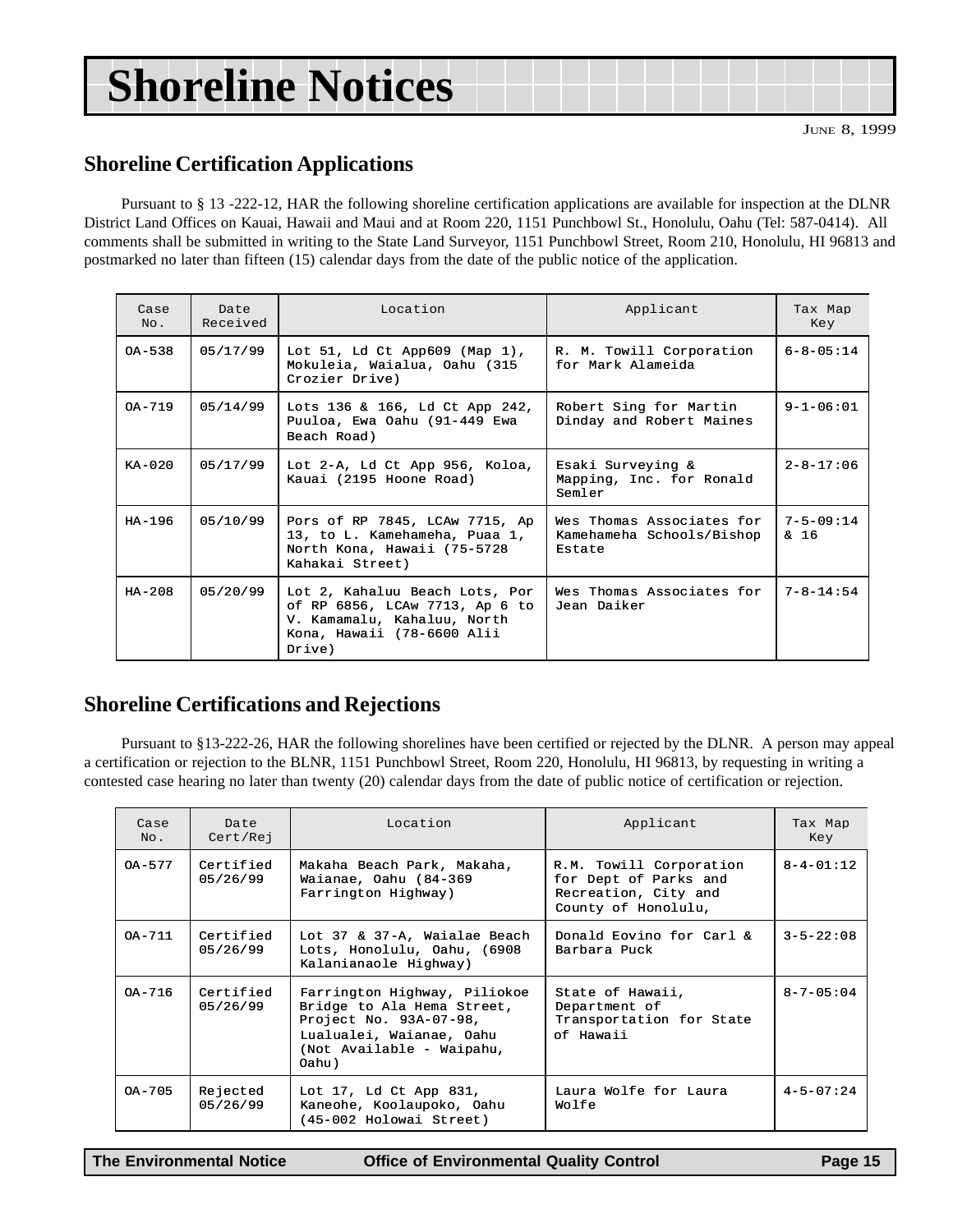

JUNE 8, 1999

### **Federal Consistency Reviews**

The Hawaii Coastal Zone Management (CZM) Program has received the following federal actions to review for consistency with the CZM objectives and policies in Chapter 205A, Hawaii Revised Statutes. This public notice is being provided in accordance with section 306(d)(14) of the National Coastal Zone Management Act of 1972, as amended. For more information, please call John Nakagawa with the Hawaii CZM Program at 587-2878. Federally mandated deadlines require that comments be received by the date specified for each CZM consistency review and can be mailed to:

David W. Blane, Director Office of Planning Dept. of Business, Economic Development and Tourism P.O. Box 2359 Honolulu, Hawaii 96804 Or, fax comments to the CZM Program at 587-2899.

### 1 **(1) Authorize Existing Pier and Floating Dock in Iroquois Point Lagoon, Pearl Harbor, Oahu**

|                  | <b>Applicant:</b> Jeffrey R. Barone                  |
|------------------|------------------------------------------------------|
|                  | <b>Federal Action:</b> Department of the Army Permit |
|                  | <b>Federal Agency: U.S. Army Corps of Engineers</b>  |
| <b>Contact:</b>  | Brian Chung, 438-925, ext. 12                        |
| <b>Location:</b> | 5316A Iroquois Ave., Iroquois Point                  |
|                  | Lagoon, Pearl Harbor, Oahu                           |
| TMK:             | $9-1-1:1$                                            |

### **Proposed Action**:

Authorize an existing pier and floating dock for recreation use by the property's residence. The pier measures 17'wide by 13' long and is supported by 12-inch wooden beams. The floating dock is 13'wide by 9' long and is chained to the pier on both ends. No excavation, dredging or discharge of fill material in navigable waters is associated with the pier and dock.

**Comments Due**: June 22, 1999

### 6 **(2) Kawailani Street Improvements, Iwalani to Pohakulani Streets, South Hilo, Hawaii**

**Federal Action**: Direct Federal Action **Federal Agency**: Federal Highway Administration **Contact**: Galen Kuba, (808) 961-8327

| <b>Consultant:</b> | Ron Terry, (808) 982-5831             |  |  |
|--------------------|---------------------------------------|--|--|
| <b>Location:</b>   | Kawailani Street, between Iwalani and |  |  |
|                    | Pohakulani Streets, Hilo, Hawaii      |  |  |
| TMK:               | $(3rd)$ 2-4-2, 12, 154 & 19           |  |  |
|                    |                                       |  |  |

### **Proposed Action**:

The Federal Highway Administration, the State Department of Transportation and the Hawaii County Department of Public Works are proposing to improve two closely spaced intersections on Kawailani Street, at Iwalani Street and at Ainaola Drive/Pohakulani Street, in Hilo. The purpose of the project is to redesign the intersections to maximize traffic safety and minimize traffic congestion, and will not increase the capacity of the general roadway system that feeds the intersections. Four different design alternatives are being evaluated.

**Comments Due**: June 22, 1999

### 1 **(3) National Marine Fisheries Service Honolulu Laboratory Renewal Project, Manoa, Oahu**

**Federal Action**: Direct Federal Action

| <b>Federal Agency: National Marine Fisheries Service</b> |  |  |  |
|----------------------------------------------------------|--|--|--|
| Robert Gries, Project Manager, 973-2938                  |  |  |  |
|                                                          |  |  |  |
|                                                          |  |  |  |
|                                                          |  |  |  |

#### **Proposed Action**:

The National Marine Fisheries Service (NMFS) is proposing a renewal project for the NMFS Southwest Fisheries Science Center Honolulu Laboratory. Two alternatives are being evaluated for the existing site: (1) Renovation/Addition Alternative, which would involve renovating the existing main laboratory building and constructing a new attached addition; and (2) Demolition and Reconstruction Alternative, which would replace the existing buildings with a new building.

**Comments Due**: June 22, 1999

### **Marine and Coastal Zone Management Advisory Group**

The Marine and Coastal Zone Management Advisory Group (MACZMAG) will hold its next regularly scheduled meeting on Friday, July 16, 1999 from 9:00 a.m. - 11:00 a.m. in the State Office Tower, Room 204.

MACZMAG meeting agendas and minutes are now available on the Hawaii Coastal Zone Management Program web page at www.hawaii.gov/dbedt/czm.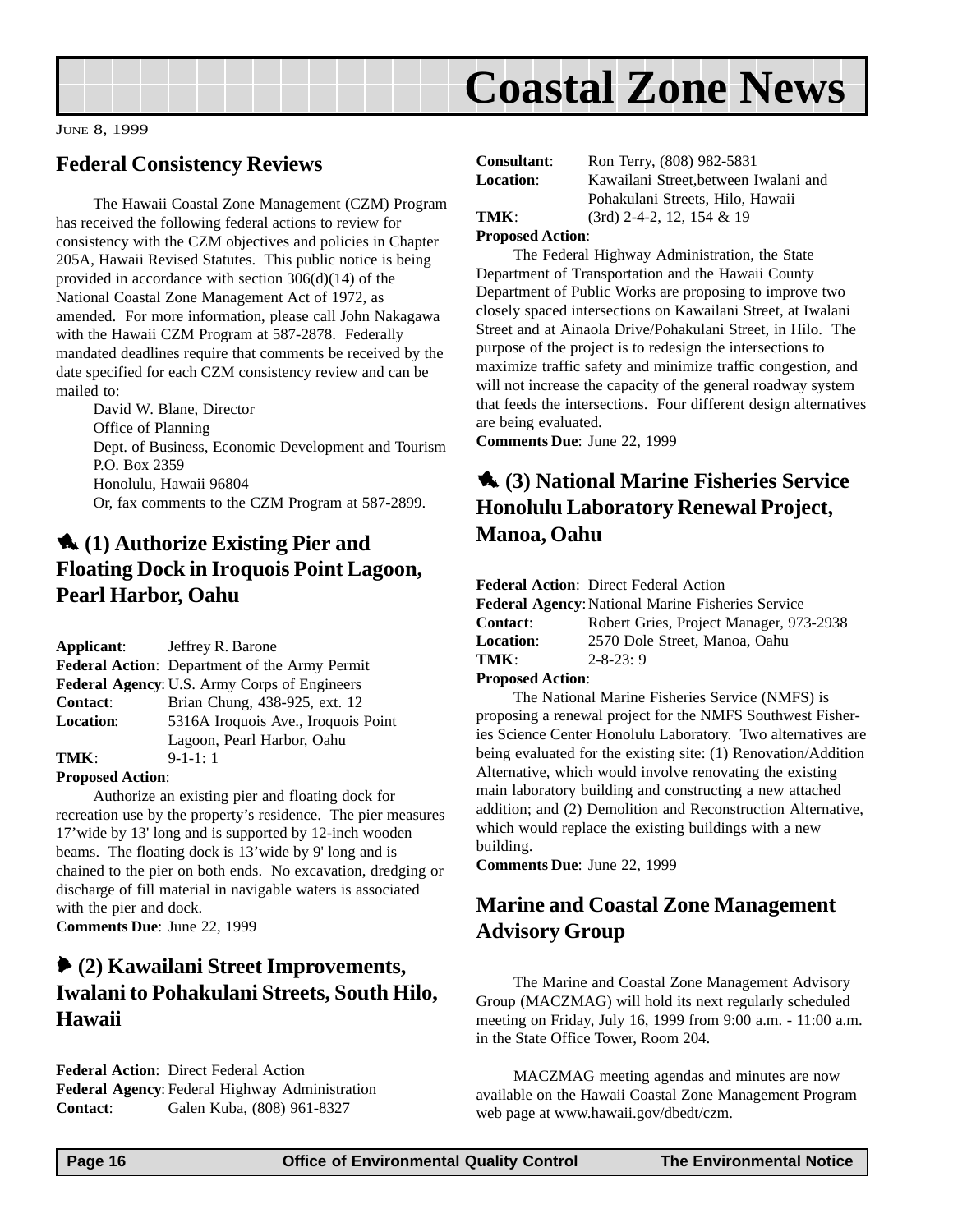## **Pollution Control Permits**

### **Department of Health Permits**

The following is a list of some pollution control permits currently being reviewed by the State Department of Health. For more information about any of the listed permits, please contact the appropriate branch or office of the Environmental Management Division at 919 Ala Moana Boulevard, Honolulu.

| Branch &<br>Permit Type                                                                    | Applicant & Permit<br><b>Number</b>                                   | Project Location                                                                                                              | Pertinent<br>Dates          | Proposed Use                                                                                                                                                     |
|--------------------------------------------------------------------------------------------|-----------------------------------------------------------------------|-------------------------------------------------------------------------------------------------------------------------------|-----------------------------|------------------------------------------------------------------------------------------------------------------------------------------------------------------|
| Clean Water<br>Branch, 586-4309,<br>Section 401 Water<br>Quality<br>Certification<br>(WQC) | State of Hawaii,<br>Dept. of<br>Transportation, No.<br>WQC 0000426    | Manuwai Canal, Honolulu<br>International Airport, Oahu                                                                        | Comments<br>due: 5/23/99    | Enclose portion of<br>Manuwai Canal with a<br>roofed culvert structure<br>(60' x 8' x 730') to<br>provide for expansion of<br>Honolulu International<br>Airport. |
| Clean Air Branch,<br>(CAB) 586-4200,<br>Tem porary<br>Noncovered<br>Source Permit<br>(NSP) | Henry's Equipment,<br>NSP No. 0443-01-NT                              | Located at: various<br>temporary sites, State of<br>Hawaii. Initial location:<br>Lualualei Homestead Road,<br>Waianae, Oahu   | Issued:<br>5/13/99          | 150 TPH screening plant                                                                                                                                          |
| CAB, 586-4200,<br><b>NSP</b>                                                               | <b>Island Commodities</b><br>Corporation, NSP<br>No. 0377-01-N        | 91-269 Olai Street, Kapolei,<br>Oahu                                                                                          | Issued:<br>5/13/99          | 275 Hp Dixon boiler                                                                                                                                              |
| CAB, 586-4200,<br>Temporary NSP                                                            | G. Ibara Heavy<br>Equipment, NSP No.<br>0447-01-NT                    | Located at: various<br>temporary sites, State of<br>Hawaii. Initial location:<br>Maui Land & Pine,<br>Honokohau/Lahaina, Maui | lssued:<br>5/14/99          | Pioneer 331 duplex<br>crushing/screening plant<br>with 343 Hp Caterpillar<br>Diesel engine power unit                                                            |
| CAB, 586-4200,<br>Tem porary<br>Covered Source<br>Permit (CSP)                             | <b>Isemoto Contracting</b><br>Company, Limited,<br>CSP No. 0219-01-CT | Initial location: Hokukano<br>Ranch, Kealakekua Road,<br>Kealakekua, Hawaii                                                   | Comments<br>due:<br>6/17/99 | 357 TPH portable stone<br>quarrying and<br>processing Plant with a<br>500 kW DEG                                                                                 |
| CAB, 586-4200,<br><b>CSP</b>                                                               | Maui Electric<br>Company, Ltd., CSP<br>No. 0232-01-C                  | Kahului Generating Station,<br>Kahului, Maui                                                                                  | lssued:<br>5/17/99          | Four boilers                                                                                                                                                     |
| CAB, 586-4200,<br><b>CSP</b>                                                               | Hawaii Electric<br>Company, Ltd., CSP<br>No. 0234-01-C                | Kanoelehua Hill Generating<br>Station, Hilo, Hawaii                                                                           | Issued:<br>5/17/99          | Two boilers, one<br>combustion turbine, and<br>four Diesel engines                                                                                               |
| CAB, 586-4200,<br><b>NSP</b>                                                               | Shell Oil Products<br>Company, NSP No.<br>0091-02-N                   | 60 Hobron Avenue, Kahului,<br>Maui                                                                                            | Issued:<br>5/18/99          | Tank truck loadrack and<br>four internal floating roof<br>petroleum storage<br>tanks, Nos. 1, 4, 5, and<br>7                                                     |
| CAB, 586-4200,<br><b>CSP</b>                                                               | Jas. W. Glover, Ltd.,<br>CSP No. 0010-01-<br>C/CT                     | 890 Leilani Street, Hilo,<br>Hawaii                                                                                           | Comments<br>due: 6/9/99     | Two asphalt concrete<br>plants and two stone<br>processing plants                                                                                                |
| CAB, 586-4200,<br>CSP                                                                      | United Laundry<br>Services, Inc., CSP<br>No. 0442-02C                 | 2291 Alahao Place,<br>Honolulu, Oahu                                                                                          | Comments<br>due: 6/9/99     | Two 500 HP SNG/fuel<br>oil No. 2 fired boilers                                                                                                                   |

**The Environmental Notice Office of Environmental Quality Control Page 17**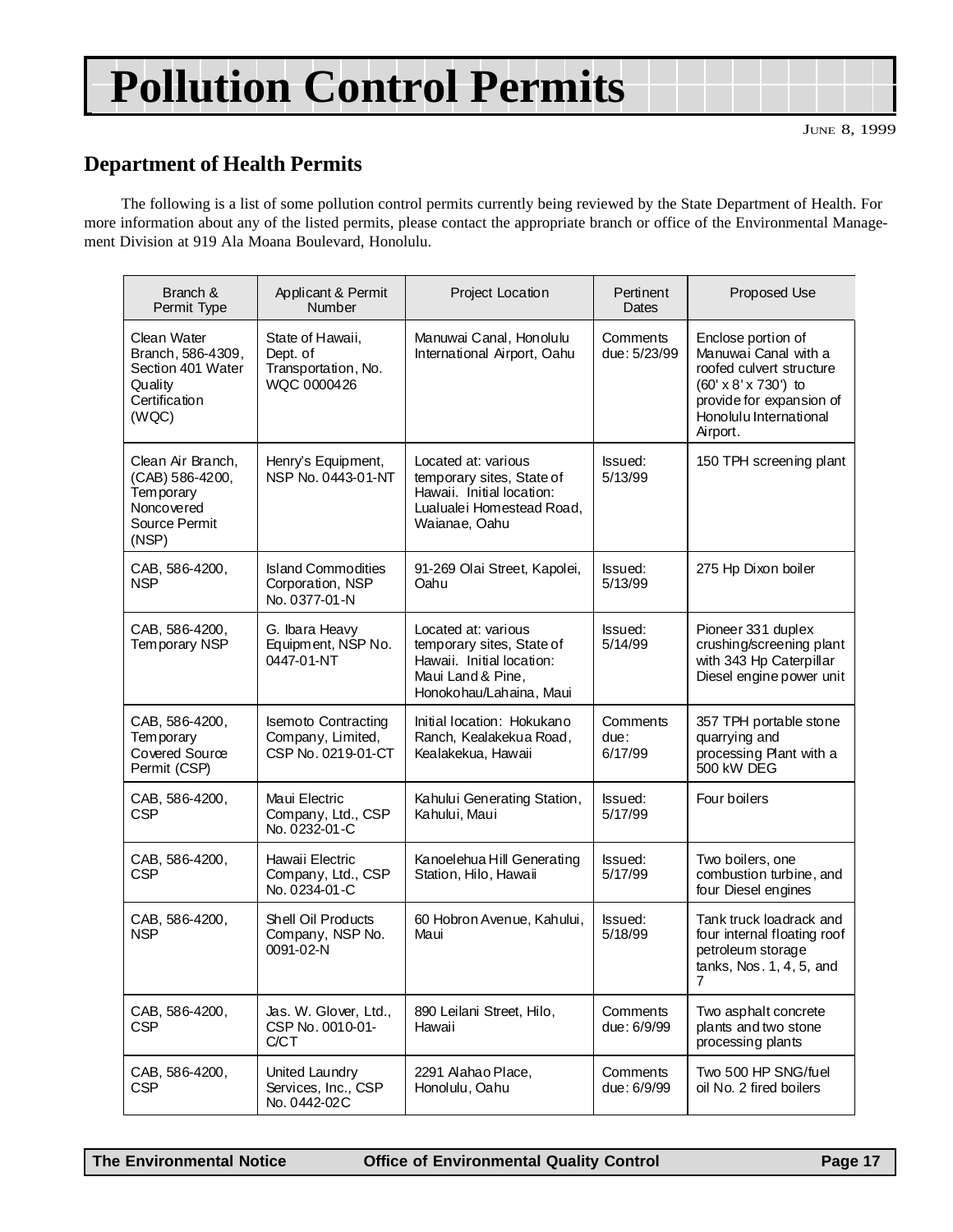## **Pollution Control Permits (cont'd)**

JUNE 8, 1999

### **Notice of DOH Voluntary Response Program (VRP) Projects**

The Department of Health has one new project which has been accepted into the Voluntary Response Program (VRP). The purpose of the program is to encourage cleanup and economic development of contaminated property. Under the VRP, 'prospective purchasers' of contaminated property enter into an agreement with the DOH to investigate and cleanup contaminated property while under direct DOH oversite. Once the VRP is successfully completed, the prospective purchaser receives a 'Letter of Completion' and various exemptions from future liability from the DOH, related to the specific contamination on the property that is identified in the VRP agreement. Current land owners may also enter the VRP and receive a 'Letter of Completion', but the exemptions from future liability received from their participation can only be utilized by future prospective purchasers. A brief description of the newest project accepted into the VRP is listed below. The Department welcomes comments from the public regarding this and other VRP

projects. For information regarding the Voluntary Response Program, please contact Dr. Dennis R. Stebbins, Voluntary Response Program Coordinator for the State of Hawaii at (808) 586-0958. If you would like to review information relating specifically to the VRP project listed below, please contact the individual who is identified below as the DOH VRP Project Manager.

#### **Chuei Shokoh, Inc. Voluntary Response Program Project**

The Chuei Shokoh, Inc. project is located on approximately 38,500 square feet of land at 825 Kapiolani Boulevard in Honolulu, Hawaii. The facility listed as 825B Kapiolani Boulevard is included in the project. Chuei Shokoh, Inc. owns the property site and has entered the program to resolve contamination issues in order to ensure environmental protection of public health and to the environment, and upon successful completion, to provide clean site exemptions of liability to a prospective purchaser. The contamination of concern is primarily petroleum related products in the soil and groundwater. For additional information regarding this project, please contact the DOH's VRP Project Manager, Mr. Dave Hodges at (808) 586-7509.

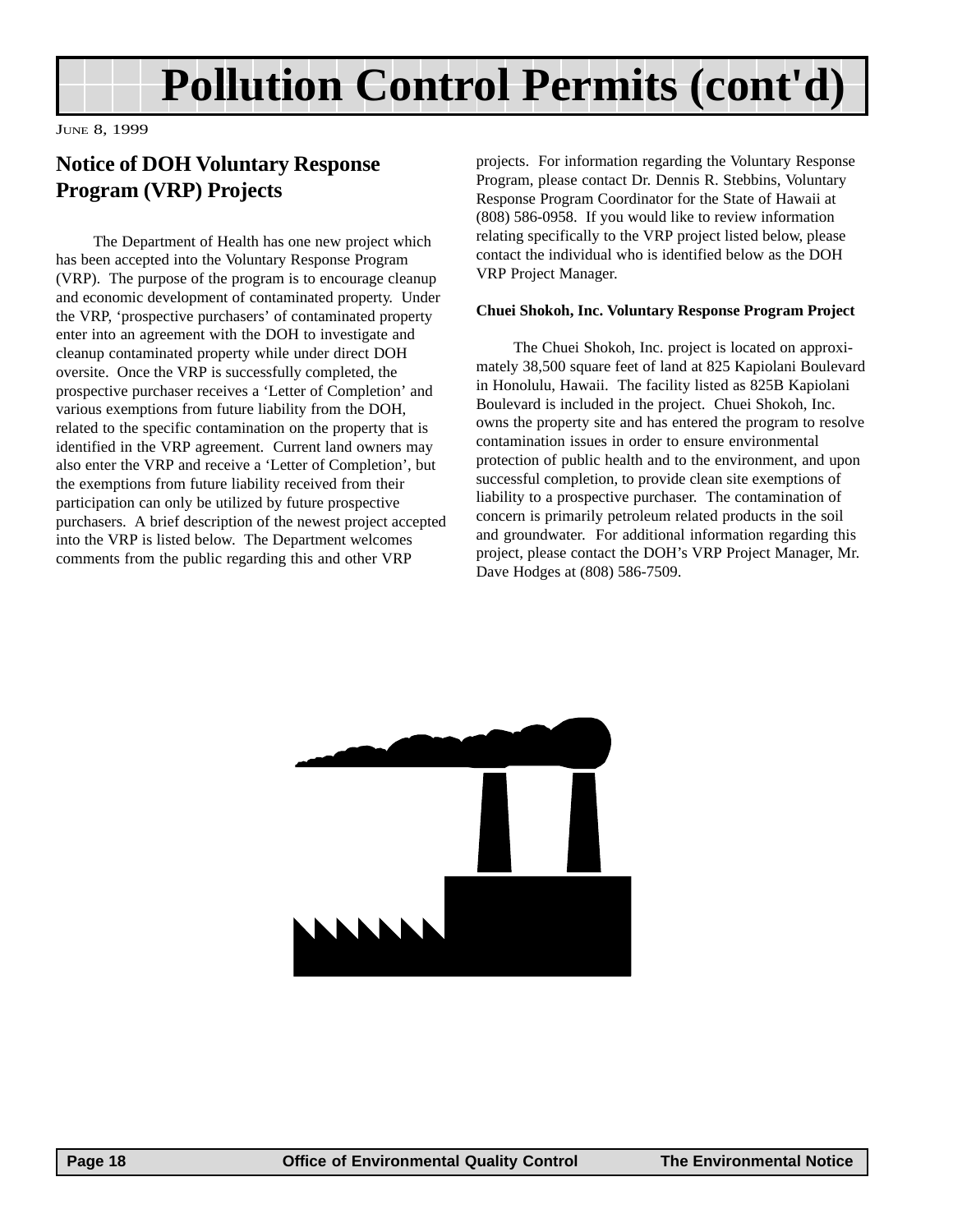## **Federal Notices**

### **Incidental Whale Taking Permit for Commercial Fishing Activities**

The National Marine Fisheries Service (NMFS) is seeking comments by **JULY 12, 1999**, on its proposal to issue a permit for incidental, but not intentional, taking of humpback whales, central north Pacific stock, in commercial fishing operations for the Hawaii swordfish, tuna, billfish, mahimahi, oceanic sharks longline/set line fishery, for a period of three years. This Hawaii fishery is classified as a Category III fishery and would not be subject to penalties for incidental takes provided that such takes are reported in accordance with section 118 of the Marine Mammal Protection Act. For more information, contact Dean Wilkinson at (301) 713-2322 (see 64 F.R. 28800, May 27, 1999, for details).

### **Differential Global Positioning System**

On March 15, 1999, the Coast Guard has determined that the Maritime Differential Global Positioning System (DGPS) Service has achieved full operational capacity. The network now meets the high standards for accuracy, integrity, reliability, availability, and coverage required for the Harbor Entrance and Approach phase of maritime navigation. For further information, call Lt. Terry Johns at (202) 267-6538 (see 64 F.R. 28234, May 25, 1999 for details).

### **New Rules for Protection of Historic Properties**

After four years of work, the Advisory Council on Historic Preservation has issued its final rule, effective **JUNE 17, 1999**, modifying the process by which Federal agencies consider the effects of their undertakings on historic properties and provide the ACHP with a reasonable opportunity to comment with regard to such undertakings as required by section 106 of the National Historic Preservation Act. The Council had sought to better balance the interests and concerns of various users of the Section 106 process, including Federal agencies, State Historic Preservation Officers (SHPOs), Tribal Historic Preservation Officers (THPOs), Native Americans and Native Hawaiians. The rule will be codified in Part 800, Title 36, Code of Federal Regulations. Call OEQC for a PDF file copy of the rules (see, 64 F.R. 27071, May 18, 1999, for details).

### **Flood Elevation Determinations - Big Island**

The Federal Emergency Management Agency issued an interim rule listing various unincorporated areas of the island of Hawai'i where modification of the base (1% annual chance) flood elevations is appropriate because of new scientific or technical data. These changes were publicized in the March 11, 1999, edition of the *Hawaii Tribune Herald* and were effective **FEBRUARY 5, 1999**. Call the Office of the Mayor, County of Hawai'i for more information (see, 64 F.R. 26691, May 17, 1999).

### **Radio Broadcasting Services, Captain Cook**

The Federal Communications Commission is seeking comments, on or before **JUNE 28, 1999**, on a petition for Mountain West Broadcasting to allot Channel 2226C1 to Captain Cook, Hawai'i as that community's first local aural transmission service. For more information, call Nancy Joyner at (202) 418-2180 (see, 64 F.R. 26717, May 17, 1999).

### **National Invasive Species Act Implementation**

The Coast Guard has issued an interim rule and voluntary guidelines, effective **JULY 1, 1999**, to control the invasion of aquatic nuisance species (ANS) in the United States. Ballast water from ships is one of the largest pathways for the intercontinental introduction and spread of ANS. The rule amends the existing rules, establishes voluntary ballast water management guidelines for all other waters of the United States, and establishes mandatory reporting for nearly all vessels entering the waters of the United States. Comments on the rule are due **JULY 16, 1999** (see 64 F.R. 26672, May 17, 1999, for details).

### **Marine Mammals Permit Application**

The National Marine Fisheries Service has received a permit application from Dr. Robin W. Baird of Kihei to "harass" various species of cetaceans during the course of photoidentification, behavioral research, and tagging of several species of cetaceans in U.S. waters of the Pacific Ocean (including Hawaii, California, Oregon, Washington, and Alaska) as well as international waters. Written or telefaxed comments must be received on or before **JUNE 14, 1999** (see, 64 F.R. 25875, May 13, 1999 for details).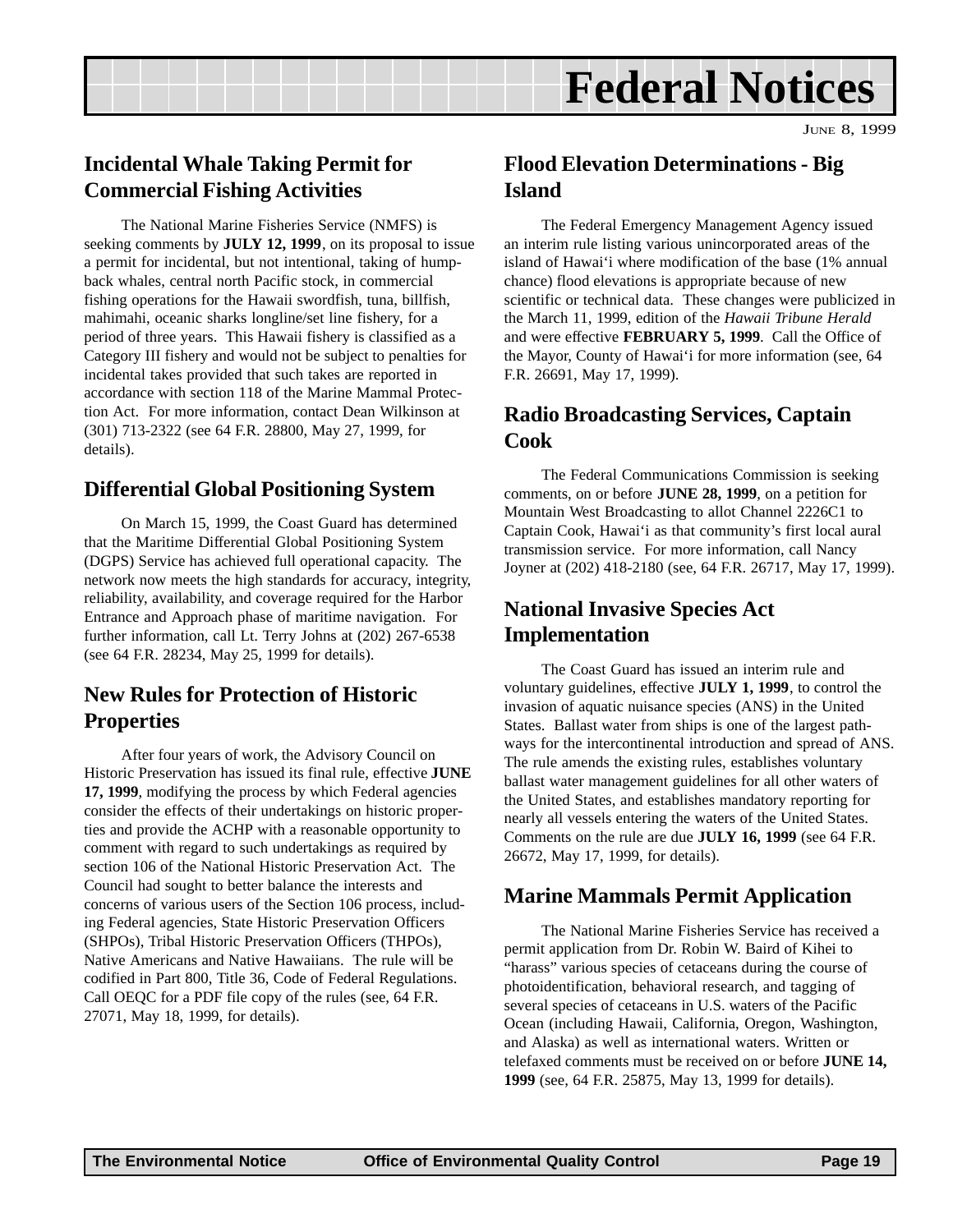## **Letters of Notice**

JUNE 8, 1999

OEQC prints "Letters of Notice" to encourage public participation in our EIS system. Your views are welcome. We may edit letters due to limited space. The opinions presented do not necessarily reflect those of OEQC.

### **Koko Head Regional Park**

*Following are excerpts from comment letters received on the Koko Head Regional Park & Nature Preserve draft EIS. A full description of the project can be found in the March 23rd issue of The Environmental Notice*:

*Regarding visitor flow through the park, the required resource awareness session prior to entering Hanauma Bay, and restricted pedestrian access to the Bay itself, Hawaii's Thousand Friends writes*:

This plan significantly affects the social welfare of local residents by requiring them to pay for parking, buy a ticket to go to the Bay, pay to ride a shuttle and take a session on resource awareness. To add insult to injury ... visiting nonresident relative[s] will not be able to go to the beach with the rest of the local family because they will have to be part of a tour group.... [How much time will be needed] ... to park a car, stand in line to purchase tickets for the Bay and the shuttle, ... [wait] to get on the shuttle at Nature Learning Center, ... [wait] ... to go down to the Bay, ... [and wait] ... to take the "resource awareness session"?

.... Local residents have been going to Hanauma Bay for decades and understand the importance of protecting the fragile marine ecosystem. It is insulting to require them to be part of a guided tour or attend a session on resource awareness training. The negative impacts to the Bay began when tourists were dropped off by the bus loads for hours at a time, unsupervised and without being informed of how to take care of the marine environment. What are the implications of this Plan on the right of access for Native Hawaiians? .... How many people will be on each tour or session? How many people can be processed this way per day?

#### *Doug Meller of Honolulu comments further*:

Counting parking, bus fares, and shuttle bus fares, what are you proposing that it cost my family of four to park in the new ... parking lot, visit Hanauma Bay, then return to the new parking lot?

Assuming my family arrives at the proposed new parking lot around 8:30 a.m. on a summer Saturday, assuming typical waits to obtain admission tickets, take a bus to Hanauma Bay, get lectured, and take a shuttle bus, how long will it take before we reach the beach?

.... Do not force people to ride buses if they want to walk. Instead, provide safe pedestrian walkways.

#### *On the proposed funicular to the top of Koko Crater, Mary Steiner of The Outdoor Circle writes*:

.... Saying it will use the existing cable car alignment and will require minimal clearing of brush is insufficient. We need to know exactly how the system will be attached to the existing tracks. The information given is so minimal that you cannot know if damage will result or not.... [B]ecause the drawings are quite rudimentary, it is necessary to provide generated drawings of how ... the Koko Head view will be impacted.

#### *Doug Meller adds*:

Find a concession willing to restore and operate cable car access to the top of Koko Crater. Do not let the Hawaii Kai NIMBYs talk you out of it.